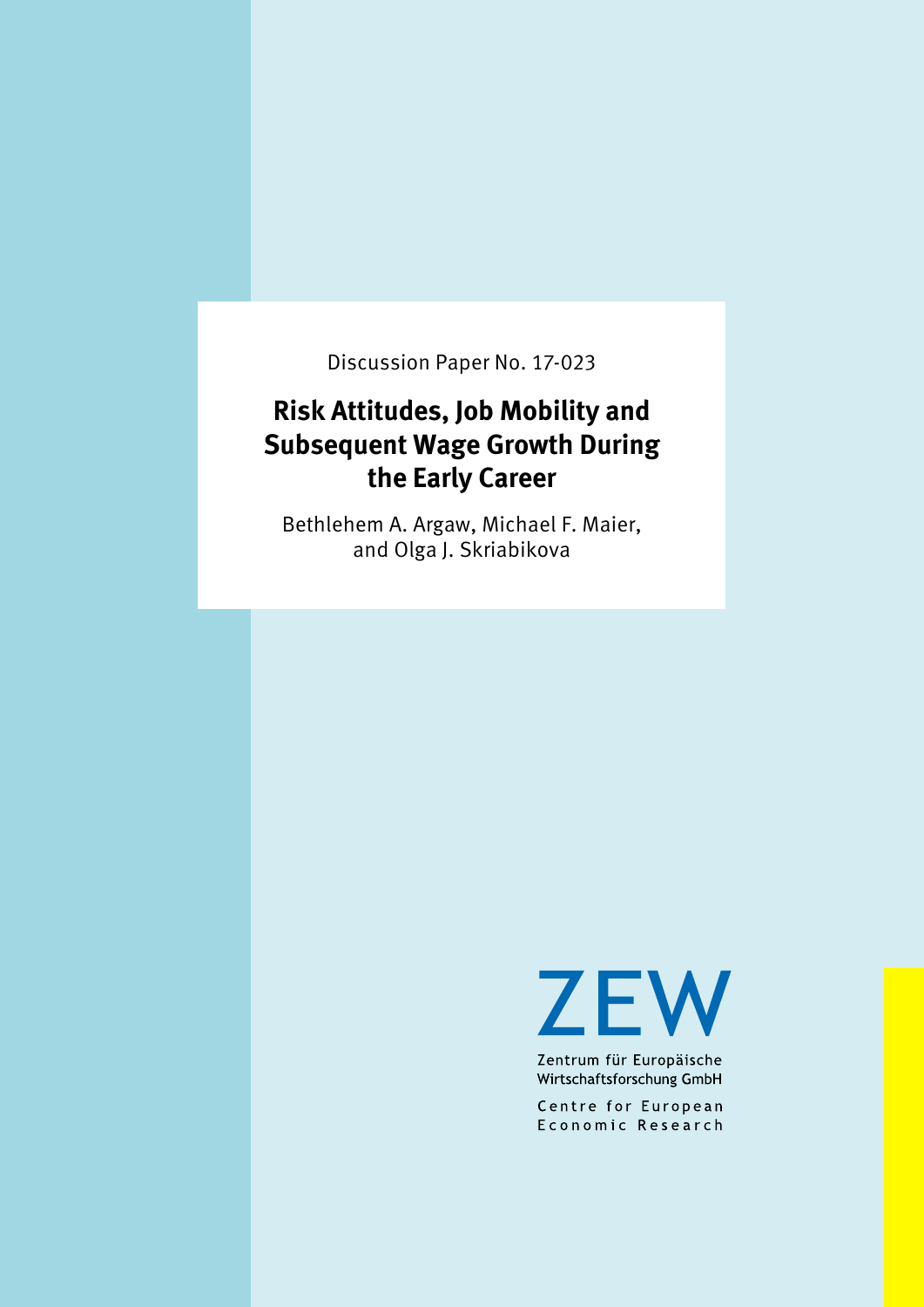Discussion Paper No. 17-023

## **Risk Attitudes, Job Mobility and Subsequent Wage Growth During the Early Career**

Bethlehem A. Argaw, Michael F. Maier, and Olga J. Skriabikova

Download this ZEW Discussion Paper from our ftp server:

http://ftp.zew.de/pub/zew-docs/dp/dp17023.pdf

Die Discussion Papers dienen einer möglichst schnellen Verbreitung von neueren Forschungsarbeiten des ZEW. Die Beiträge liegen in alleiniger Verantwortung der Autoren und stellen nicht notwendigerweise die Meinung des ZEW dar.

Discussion Papers are intended to make results of ZEW research promptly available to other economists in order to encourage discussion and suggestions for revisions. The authors are solely responsible for the contents which do not necessarily represent the opinion of the ZEW.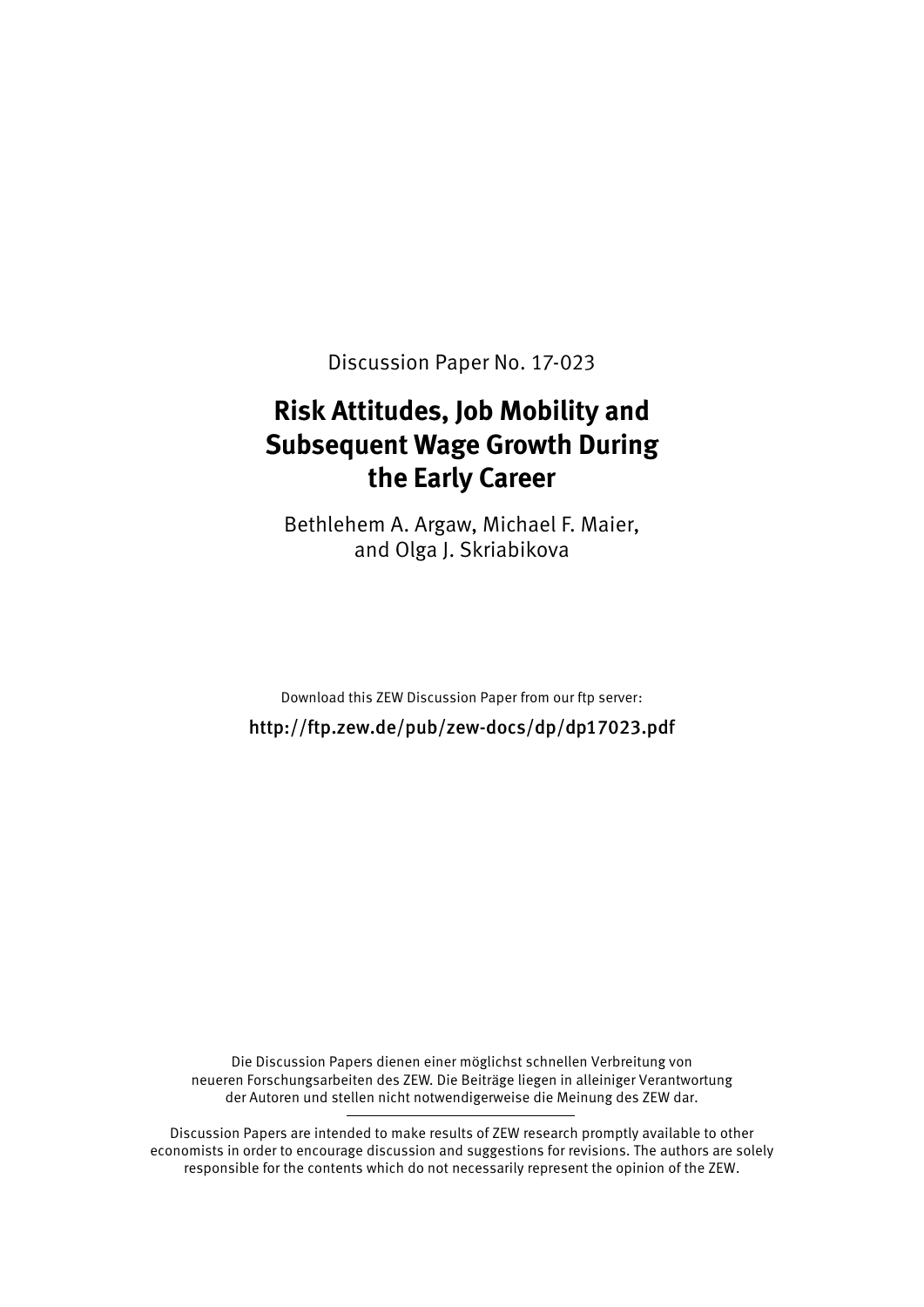## <span id="page-2-0"></span>Risk attitudes, job mobility and subsequent wage growth during the early career<sup>∗</sup>

BETHLEHEM A. ARGAW,<sup>a</sup> MICHAEL F. MAIER,<sup>b</sup> OLGA J. SKRIABIKOVA<sup>c</sup>

#### April 4, 2017

Abstract: Job change is a decision under uncertainty: It is associated with costs whereas the decision is made without full knowledge about future benefits. In order to investigate the relationship between willingness to take risks and job mobility, we first extend a model for on-the-job search with nonwage job characteristics by including heterogeneity in risk attitudes. Second, we empirically test the model's implications showing that individuals who are more risk-averse choose to change their jobs less often than more risk-tolerant individuals. This difference in the job changing behaviour leads to only moderate differences wage growth during early career: Risk-averse individuals tend to have on average higher wage gains from each job change and have obtained higher overall wage growth at the end of the early career phase.

#### JEL classification: D81, J31, J62

Keywords: risk attitudes, job mobility, wage growth, early career development

<sup>∗</sup> Bethlehem A. Argaw and Michael F. Maier gratefully acknowledge financial support from the German Ministry of Education and Research (BMBF) under grant 01PW11001 under the funding framework "The Economics of Science". The views expressed in this article are those of the authors and do not necessarily reflect the views of the BMBF. For helpful discussions, the authors would like to thank Thomas Dohmen, Bernd Fitzenberger, Susanne Steffes and participants at the Labour Markets, Human Resources and Social Policy department's seminar at the ZEW, AiO seminar at the School of Business and Economics (GSBE)-Maastricht University, GlaD PhD workshop at the University of Goettingen and participants at the SES, EALE, ESPE, EEA and the Annual Conference of the German Economic Association. We are grateful to Carla Krolage and Frederik Weber for excellent research assistance. Any remaining shortcomings are our sole responsibility.

 $a$  Leibniz University of Hanover (argaw@aoek.uni-hannover.de)

 $b$  Centre for European Economic Research (maier@zew.de)

 $c$  Provincie Limburg (oj.skriabikova@prvlimburg.nl)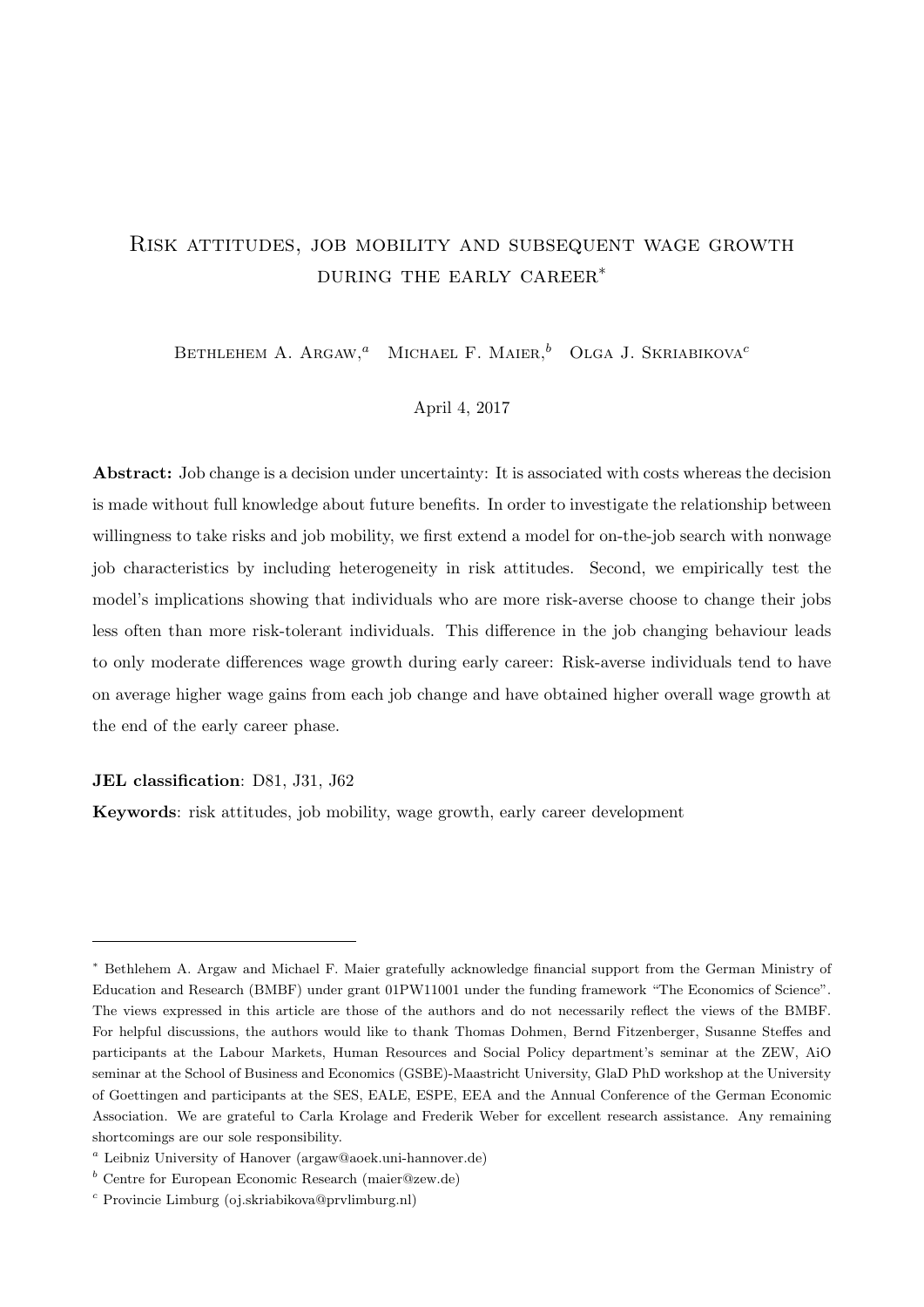### 1 Introduction

The importance of job mobility for individuals' success in the labour market is widely discussed. The role of job changes particularly for wage growth has been extensively investigated in empirical analyses (e.g. [Topel and Ward, 1992;](#page-23-0) [Light and McGarry, 1998;](#page-22-0) [Neumark, 2002\)](#page-22-1). Job changes within an individual's first years in the labour market are important, as decisions made in this period can strongly influence longterm prospects [\(Topel and Ward, 1992;](#page-23-0) [von Wachter and Bender, 2006;](#page-23-1) Möller [and Umkehrer, 2014\)](#page-22-2).

While search and matching theories specify the wage of the current and new job as determinants for job changes, a growing literature has demonstrated the relevance of nonwage job characteristics (e.g. [Bonhomme and Jolivet, 2009;](#page-21-0) [Sullivan and To, 2014;](#page-23-2) [Bonhomme et al., 2015\)](#page-21-1). Job characteristics other than the wage such as the possibility of promotion, actual hours worked, the flexibility of working time and other working conditions cannot be fully specified ex-ante in working contracts but reveal only after some time. Surprisingly, few studies on job mobility have investigated the importance of risk or uncertainty which individuals face when they decide whether or not to change their job. The study by [van den Berg](#page-23-3) [\(1992\)](#page-23-3), for example, examines different types of costs related to job changes such as the loss of fringe benefits, moving costs and costs with adjusting to a new environment. But even if these costs can be entirely foreseen by the individual at the time the decision is made, the individual's benefits from the job change are not fully determined ex-ante. To change one's job therefore involves risk, and individuals evaluate the expected utility from a job offer depending on their risk attitudes. Hence, risk-averse individuals should be less likely to change their job, ceteris paribus, because they are less willing than risk-tolerant individuals to bear the risk associated with a job change.

In this paper, we investigate the relationship between risk attitudes, job mobility and subsequent wage growth. We first extend the model for on-the-job search with nonwage job characteristics by including heterogeneity in risk attitudes across individuals. Based on this theoretical framework we empirically answer the question whether individuals who are more risk-averse change jobs less often during early career than individuals who are more risk-tolerant. We then examine whether job change decisions of risk-averse and risk-tolerant individuals lead to different patterns of wage growth during early career.

Taking risk aversion into account provides several explanations for differences in the relationship between job mobility and wage growth. A reason for differences in wage growth with each job change may be that risk-averse individuals demand greater immediate compensation in terms of the contracted wage in the new job for the risk associated with the job change. As a result, when risk-averse individuals actually change their job, the accompanied increase in the wage level is higher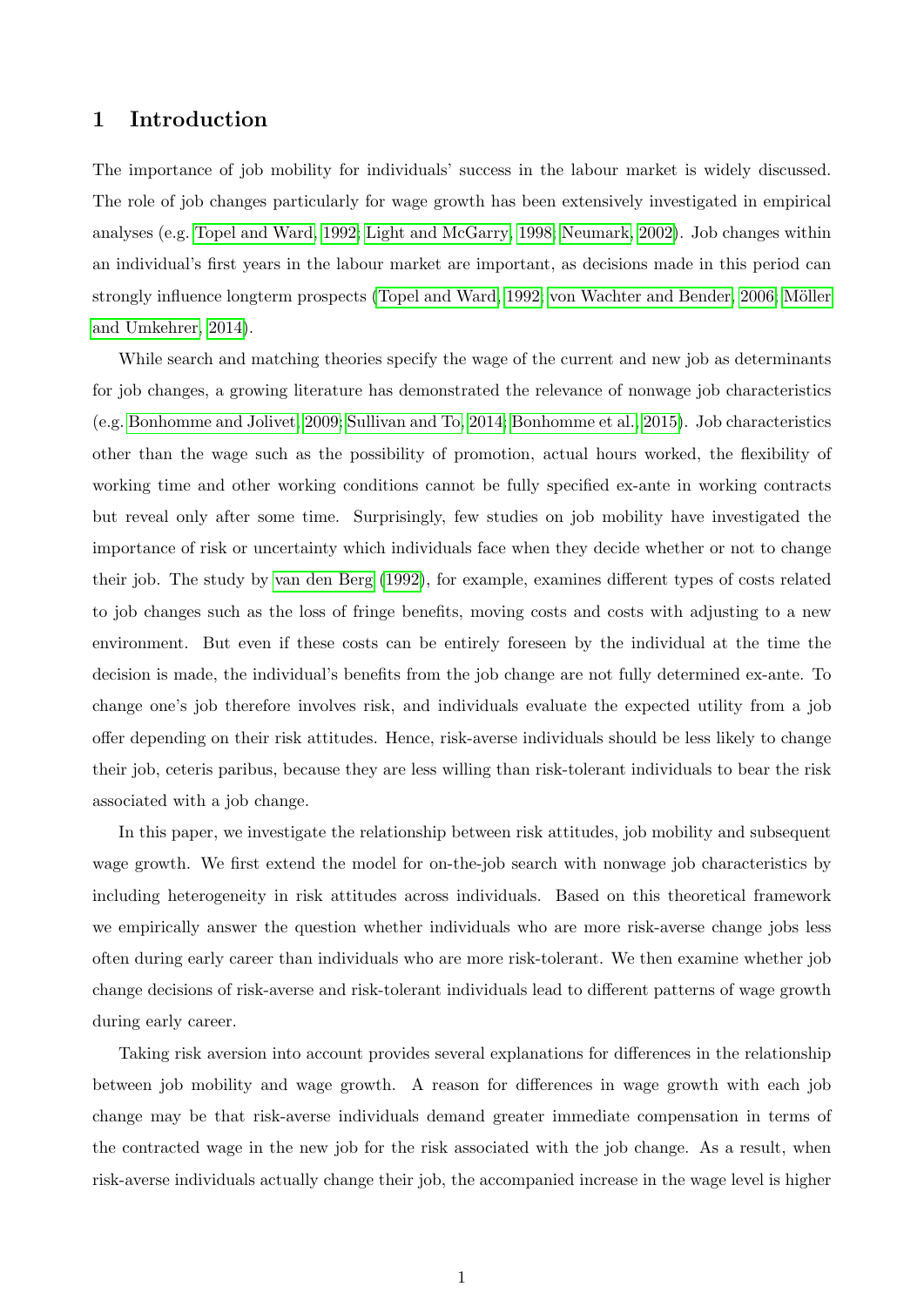than for risk-tolerant individuals. Furthermore wage growth can also be explained by the number of job changes undertaken by risk-averse and risk-tolerant individuals during early career. Fewer job changes means an increase in tenure and risk-averse individuals might thus receive comparably higher returns from accumulated firm-specific capital. On the other hand, the match quality of the job and thus wage growth within the job cannot be entirely foreseen ex-ante. Risk-averse individuals who change jobs less frequently, have fewer opportunities to learn about their own abilities and preferences because they obtain less information with respect to their fit to different job requirements [\(Farber](#page-22-3) [and Gibbons, 1996;](#page-22-3) [Antonovics and Golan, 2012;](#page-21-2) [Papageorgiou, 2014\)](#page-22-4).

Our empirical results show firstly that risk-averse individuals change jobs less often during early career than risk-tolerant individuals. Secondly, wage gains from each job change tend to be on average higher for risk-averse individuals which is in line with the argument that risk-averse individuals demand higher monetary compensation with each job change. Furthermore, the difference in job changing behaviour between risk-averse and risk-tolerant individuals during early career leads to overall higher wages for risk-averse individuals. As a conclusion, our findings indicate that the assumption of homogeneous risk attitudes commonly made in theoretical as well as empirical studies on job mobility and wage growth can not be consistently supported.

In accordance with our two research questions this paper is related to two literature strands. First, the analysis contributes to studies which investigate the influence of risk attitudes on labour market decisions. This comprises of studies on the role of risk attitudes in the decision to invest in human capital and its related returns [\(Shaw, 1996;](#page-23-4) [Brown and Taylor, 2005;](#page-21-3) [Budria et al., 2012\)](#page-21-4), in the decision to become self-employed [\(Caliendo et al., 2009;](#page-21-5) [Fossen, 2011;](#page-22-5) [Skriabikova et al., 2014\)](#page-23-5) and in sorting into occupations (Fuchs-Schündeln and Schündeln, 2005; [Bonin et al., 2007\)](#page-21-6). Second, our study is related to literature which investigates the relationship between job mobility and wage growth. While there is much evidence that job mobility is related to positive wage growth (e. g. [Bartel and Borjas, 1981;](#page-21-7) [Topel and Ward, 1992;](#page-23-0) [Dustmann and Meghir, 2005\)](#page-21-8), some studies have also found a negative relationship between job mobility and wage growth (e. g. [Light and McGarry, 1998;](#page-22-0) [Neumark, 2002\)](#page-22-1). We therefore contribute to this literature by investigating how the introduction of heterogeneous risk attitudes influences the relationship between job mobility and wage growth.

The paper proceeds as follows. In section [2](#page-5-0) we sketch our conceptual framework in order to explain why risk attitudes affect job changes and how the relationship between job changes and associated wage growth depends on the individual's willingness to take risks. In section [3,](#page-7-0) our empirical approach and the data are described. Section [4](#page-10-0) presents our main findings and sensitivity analyses. The last section provides a conclusion.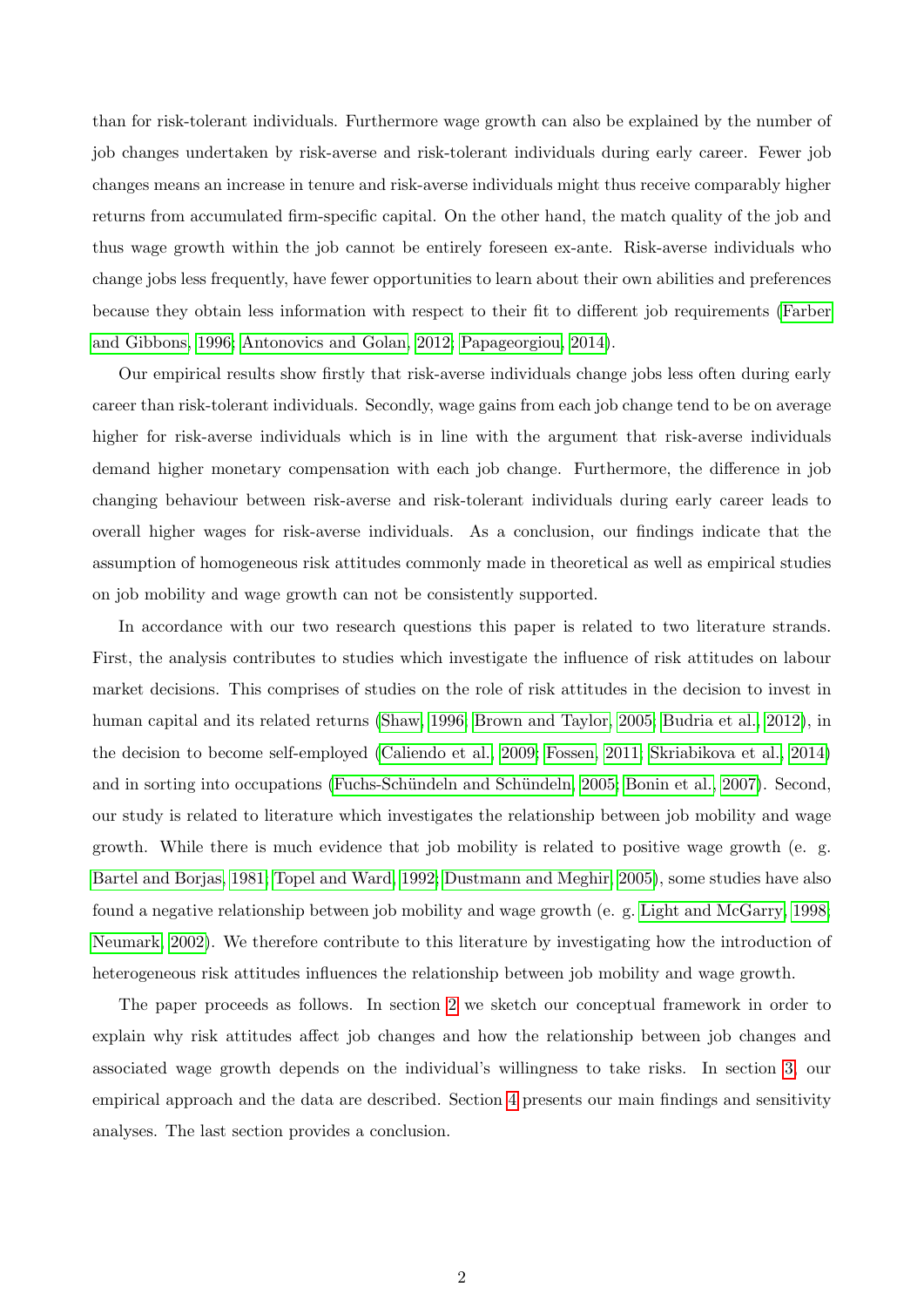### <span id="page-5-0"></span>2 Conceptual framework

In the following, we present a theoretical model that formalises the relationship between risk attitudes and job mobility. In the canonical on-the-job search model [\(Burdett, 1978;](#page-21-9) [Mortensen, 1986\)](#page-22-7), a worker changes her job based on the comparison of the current wage and the offered wage of the new job. [Hwang et al.](#page-22-8) [\(1998\)](#page-22-8) introduce nonwage components in the on-the-job search framework indicating that alongside wages, other job characteristics might also be important for on-the-job search. Such characteristics include working time, hours worked, the working environment and working conditions. Subsequent empirical analysis has confirmed the importance of nonwage job characteristics in individuals' decision to change jobs. (e.g. [Bonhomme and Jolivet, 2009;](#page-21-0) [Sullivan](#page-23-2) [and To, 2014;](#page-23-2) [Bonhomme et al., 2015\)](#page-21-1).

We extend the recent on-the-job search model provided by [Sullivan and To](#page-23-2) [\(2014\)](#page-23-2), which includes nonwage job characteristics. We incorporate individual risk attitudes in the model to consider a worker's uncertainty about the utility of nonwage characteristics when deciding whether or not to accept a job offer. We display the discounted expected value of lifetime utility for a worker in her current job as:

$$
V_e(U_0) = U + q[V_u - V_e(U_0)] + \delta[\lambda \mathbf{E} \max\{V_e(U_1), V_e(U_0)\}].
$$
\n(1)

Unlike the canonical on-the-job search model, the utility from employment  $U$  is determined by the wage w and the utility from nonwage job characteristics  $\omega$ :

$$
U = g(w, \omega) \tag{2}
$$

New job offers arrive at a rate of  $\lambda$  as a random draw  $(w, \omega)$  from the joint distribution  $F(w, \omega)$ . Workers decide whether or not to change their job evaluating the discounted expected value of lifetime utility of the current job  $V_e(U_0)$  and of the job offer  $V_e(U_1)$ . As in the canonical on-the-job search model,  $V_u$  is the expected utility of unemployment where q is the job destruction rate.

Individuals change their job if the utility level of the offered job is greater than the utility level of the current job  $(U_1 > U_0)^{1}$  $(U_1 > U_0)^{1}$  $(U_1 > U_0)^{1}$ . In this case, the offer exceeds the reservation utility  $U_r$  such that

$$
V_e(U_1) \ge V_e(U_r) \tag{3}
$$

To introduce heterogeneity in risk attitudes in the model we define the parameter  $\pi$  which measures an individual's degree of risk aversion. For ease of presentation, we specify that the individual having the degree of risk aversion  $\pi_1$  is more risk averse than the individual with the degree of risk

<sup>&</sup>lt;sup>1</sup> We assume that  $V_e(U)$  is strictly increasing in U.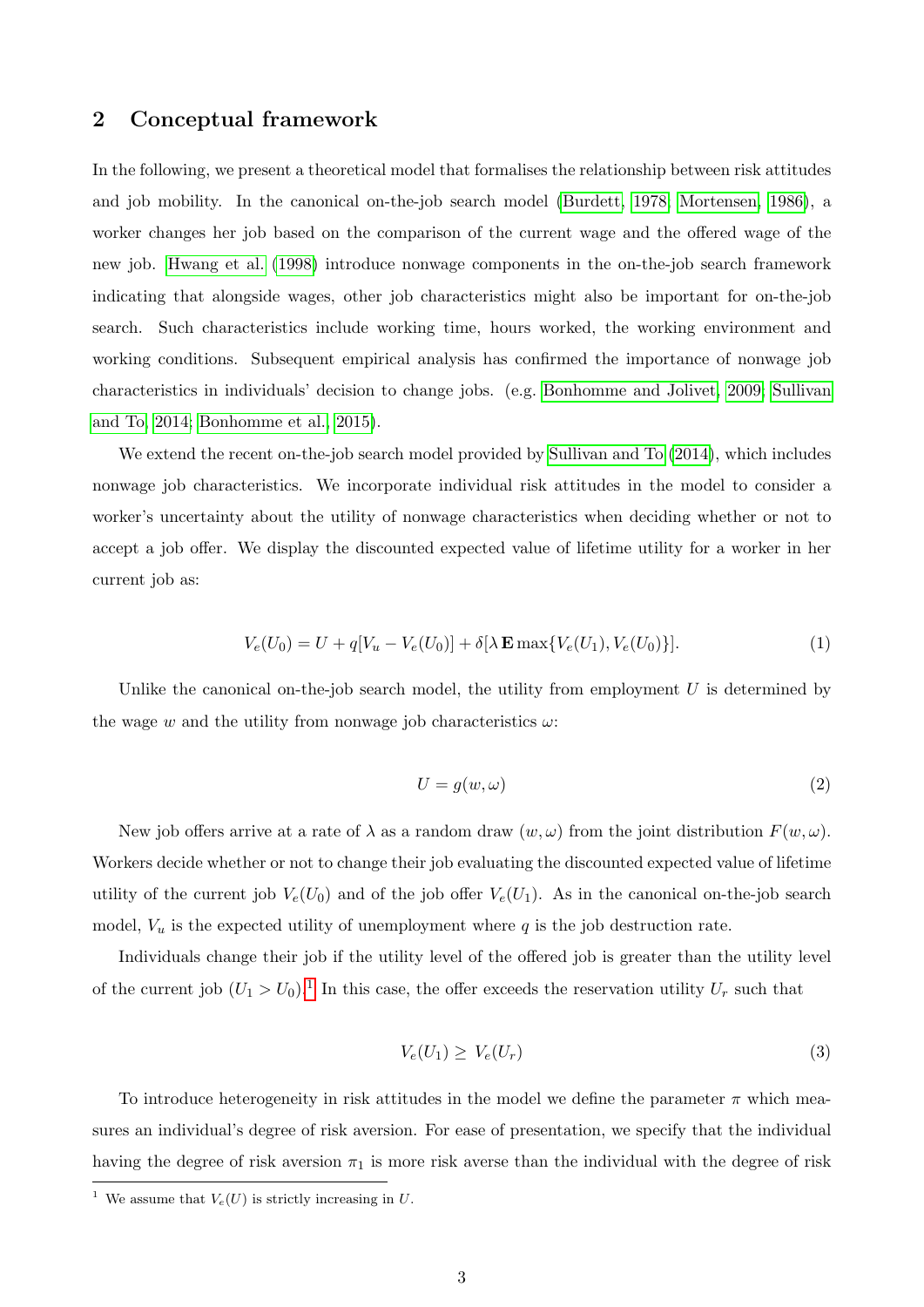aversion  $\pi_2$ :

$$
\pi_1 > \pi_2, \quad \pi_1, \pi_2 \in \Pi \tag{4}
$$

The expected utility of a new job is evaluated differently by individuals according to their risk aversion. To incorporate risk attitude in the on-the-job search model, we augment the reservation utility by a risk premium P which depends on the degree of risk aversion  $\pi$ 

$$
V_e(U_r) = V_e(U) + P(\pi)
$$
\n<sup>(5)</sup>

The discounted value of employment for an employed person changes to

$$
V_e(U_0) = U + q[V_u - V_e(U_0)] + \delta[\lambda \mathbf{E} \max V_e(U_1) - P(\pi), V_e(U_0)]
$$
\n(6)

Individuals change their job only if the expected utility of the job offer exceeds the expected utility of their current job by the risk premium  $P(\pi)$ . From this we can derive the exit rate from the current job:

$$
\theta(U_0, U_1, \pi) = \lambda \mathbb{1}[V_e(U_1) > V_e(U_0) + P(\pi)] \tag{7}
$$

Our main hypothesis derived from the theoretical considerations is that more risk-averse individuals change their jobs less often than less risk-averse individuals. In the empirical part of this study, we explicitly test this hypothesis for individuals in their early career.

Our exploration of the relationship between risk attitudes and job mobility has important implications for the question as to how job mobility influences wage growth. From a theoretical perspective, there is disagreement as to whether job-to-job transitions yield positive wage growth. On the one hand, on-the-job search theory predicts that individuals change their job only if a wage offer exceeds the wage of their current job. This predicts that job-to-job transitions will result in positive wage growth [\(Burdett, 1978;](#page-21-9) [Jovanovic, 1979a\)](#page-22-9). On the other hand, matching models allow the possibility of negative wage growth [\(Jovanovic, 1979b\)](#page-22-10). Based on the assumption that the quality of a job match only reveals itself after an individual has been working in a job for some time, wage growth related to job-to-job transitions can cease or even be negative.

The introduction of risk attitudes into these models creates several hypotheses on the relationship between job mobility and wage growth. Firstly, if we assume that the uncertain utility of a job is related only to the nonwage job characteristics  $\omega$ , the contracted wage of the new job can be considered as compensation for this uncertainty.<sup>[2](#page-2-0)</sup> Realised wage growth accompanying each job

 $2$  For this argument, we have to make an assumption on the shape of the utility function which in turn determines the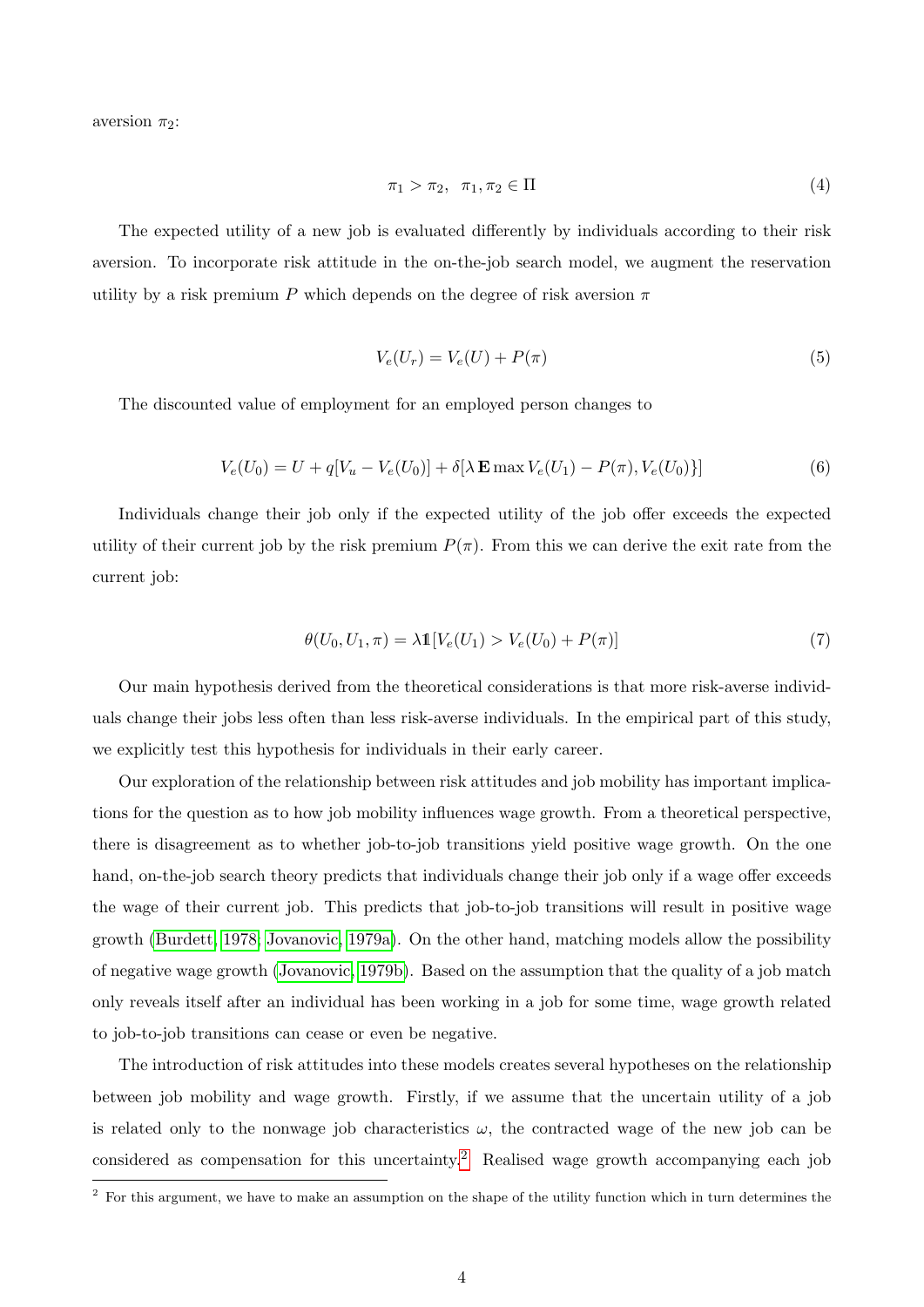change should therefore be higher for more risk-averse individuals. This is because they require more compensation for having chosen a risky alternative than less risk-averse individuals.

Secondly, on the other hand, if we consider wage growth in the current job, the influence of job mobility in association with risk attitudes is predicted to be negative. As risk-averse individuals are more reluctant to change their job  $(\theta_1(U_0, U_1, \pi_1) < \theta_2(U_0, U_1, \pi_2))$ , they might tolerate less or no wage growth for a longer time than risk-tolerant individuals.

Modelling the frequency of job changes during individuals' early career by differences in risk attitudes, comes with an ambiguous derivation with respect to overall wage growth during that period. A lower frequency of job changes can lead to higher wage growth due to returns from accumulated firm-specific capital. On the other hand, the job changing behaviour of more risk-averse individuals provides fewer opportunities for individuals to learn about their abilities and preferences by having experienced different jobs. Wage growth for more risk-averse individuals could therefore be lower, as with each job change the individual can gain returns from information thereby increasing job match quality via learning [\(Farber and Gibbons, 1996;](#page-22-3) [Antonovics and Golan, 2012;](#page-21-2) [Papageorgiou,](#page-22-4) [2014\)](#page-22-4).

In view of the ambiguity of the theoretical predictions, we empirically investigate in the following the relationship between job mobility and wage growth accounting for risk attitudes. On the basis of the empirical relation between risk attitudes and job mobility, we analyse the influence of risk attitudes and wage growth associated with each job change as well as the overall wage growth during the early career.

#### <span id="page-7-0"></span>3 Variable specification and sample construction

The empirical analysis draws on data from the German Socio-Economic Panel Survey (SOEP). The SOEP is a representative household panel survey which is conducted on an annual basis (see [Wagner](#page-23-6) [et al.](#page-23-6) [\(2007\)](#page-23-6) for details). Our analysis contains individuals observed entering the labour market in the SOEP since 1992. We consider individuals who entered the labour market as full-time or regular part-time employees disregarding individuals with student jobs or in other irregular types of employment. Individuals who were below 18 or above 32 years of age at the time of entry, as well as those who were self-employed when entering the labour market are excluded from the analysis.

sign of  $P(\pi_i)$ . If individuals are more or less risk-averse  $(P(\pi_i) > 0)$ , a certain disutility from facing risks exists for all individuals and individuals want to be compensated when facing risk. In contrast, it could be that individuals are more or less risk-tolerant  $(P(\pi_i) < 0)$ , and hence are to some extent willing to pay for opportunities associated with higher risks. In the latter case, these would mean in our context that individuals favour risks associated with a job change. Deciding to change the job because it is associated with higher risks, has been described as job shopping [\(Johnson, 1978;](#page-22-11) [McGoldrick and Robst, 1996\)](#page-22-12) or experimenting on job choice [\(Antonovics and Golan,](#page-21-2) [2012\)](#page-21-2). Presenting our reasoning we assume that all individuals are more or less risk-averse. The empirical analysis will test this assumption.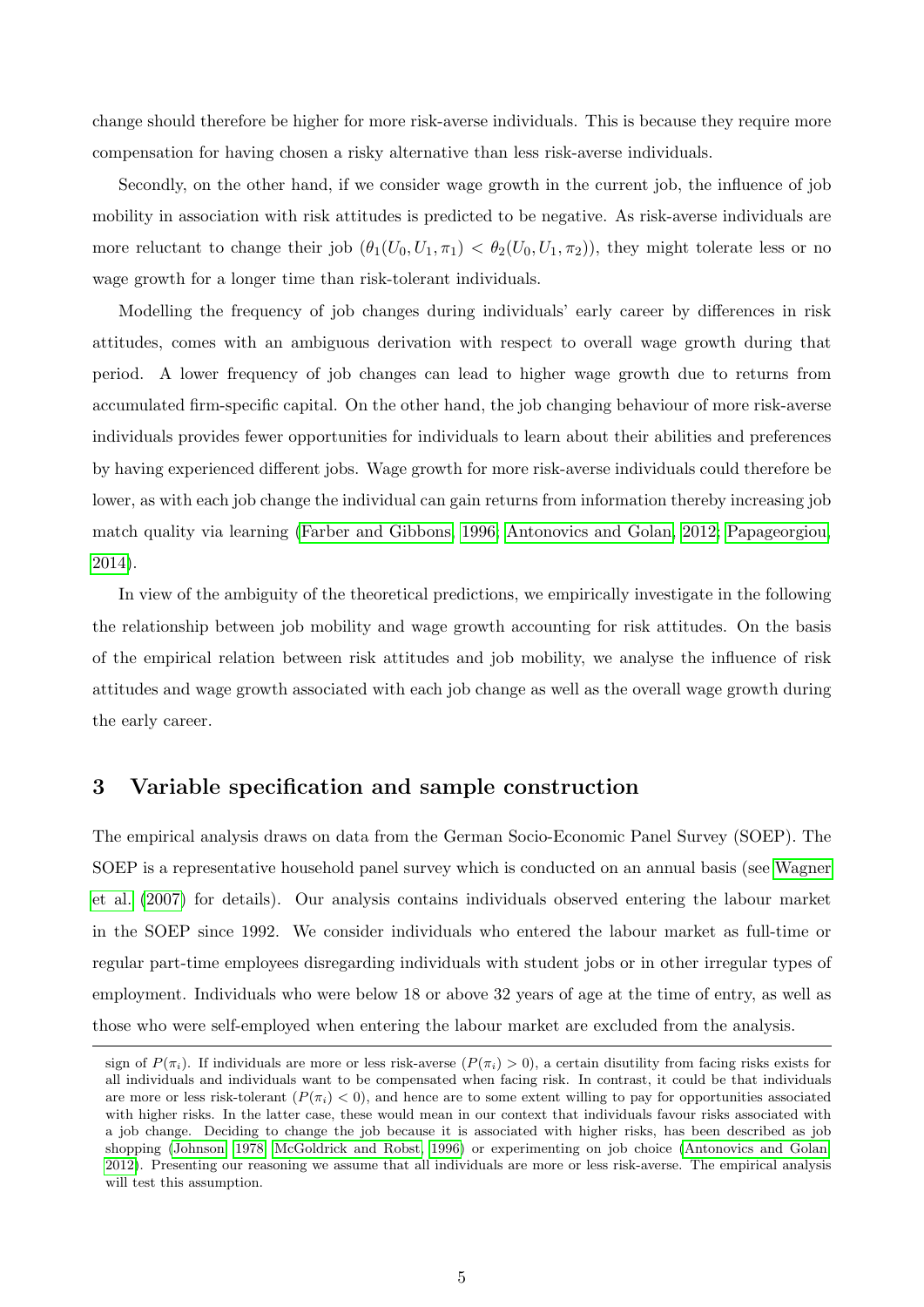The first variable of interest is the total number of job changes that individuals experience during their first seven years in the labour market. The variable is measured using the survey question on whether respondents have started a new job since the previous interview. Our focus is on voluntary job changes, i.e. job changes that are initiated by the worker. We focus on voluntary job changes since there is no clear theoretical prediction on the relationship between risk attitude and involuntary jobs changes and the subsequent wage growth. We distinguish voluntary from involuntary job changes on the basis of the unemployment duration which workers experience between jobs, as in [Perez and Sanz](#page-22-13) [\(2005\)](#page-22-13) and [Pavlopoulos et al.](#page-22-14) [\(2014\)](#page-22-14). We consider a job change as voluntary if workers experience a maximum of three months of unemployment after having left a job.

Alternatively, one can distinguish between voluntary and involuntary job changes based on the reasons provided by respondents for changing job [\(Hunt, 2001;](#page-22-15) [Fuller, 2008\)](#page-22-16). The data on the reasons of job changes unfortunately contains a substantial amount of missing information. We therefore test the robustness of the results by defining a job change as voluntary if a worker experience a maximum of three months of unemployment as part of changing job and has changed job for reasons other than termination of employment by the employer or company closure. Of those changing jobs and stating the reason for a job change, 18 percent specify "terminated by employer" and "company closed down" as the reasons for changing job.

Our measure of job change comprises voluntary job changes within and across firms, industries and/or occupations. The risk associated with changing jobs across firms, industries and/or occupations is likely to be greater than that associated with job changes within the same firm, industry and/or occupation. Survey respondents were therefore asked whether they changed jobs within the same firm or across firms. Of those changing jobs and providing information, 63 percent change to a new firm and 10 percent stay in the firm. Given the sample size, it is not possible to analyse job changes within and across firms, industries and occupations separately. Instead we include industry and occupation fixed effects in all regressions.

The second variable of interest is willingness to take risks. We specifically use willingness to take risk in occupational matters which was surveyed in the years 2004 and 2009. The variable is measured on a scale from zero to ten, in which higher values reflect greater willingness to take risks.<sup>[3](#page-2-0)</sup> For ease of interpretation, we define a binary risk attitude measure by grouping individuals with risk attitude below the median as risk-averse, and those with risk attitude above the median as more risk-tolerant.

<sup>&</sup>lt;sup>3</sup> The exact wording of the question, translated from German, reads: "People can behave differently in different situations. How would you rate your willingness to take risks in the following areas? How is it in your occupation? Please give me a number from 0 to 10, where the value 0 means: "Risk-averse" and the value 10 means: "Fully prepared to take risks". You can use the values in between to make your estimate." [Dohmen et al.](#page-21-10) [\(2011\)](#page-21-10) have shown that this question is significantly related to paid lottery choices, and explains behaviour in a range of important domains of real life decisions.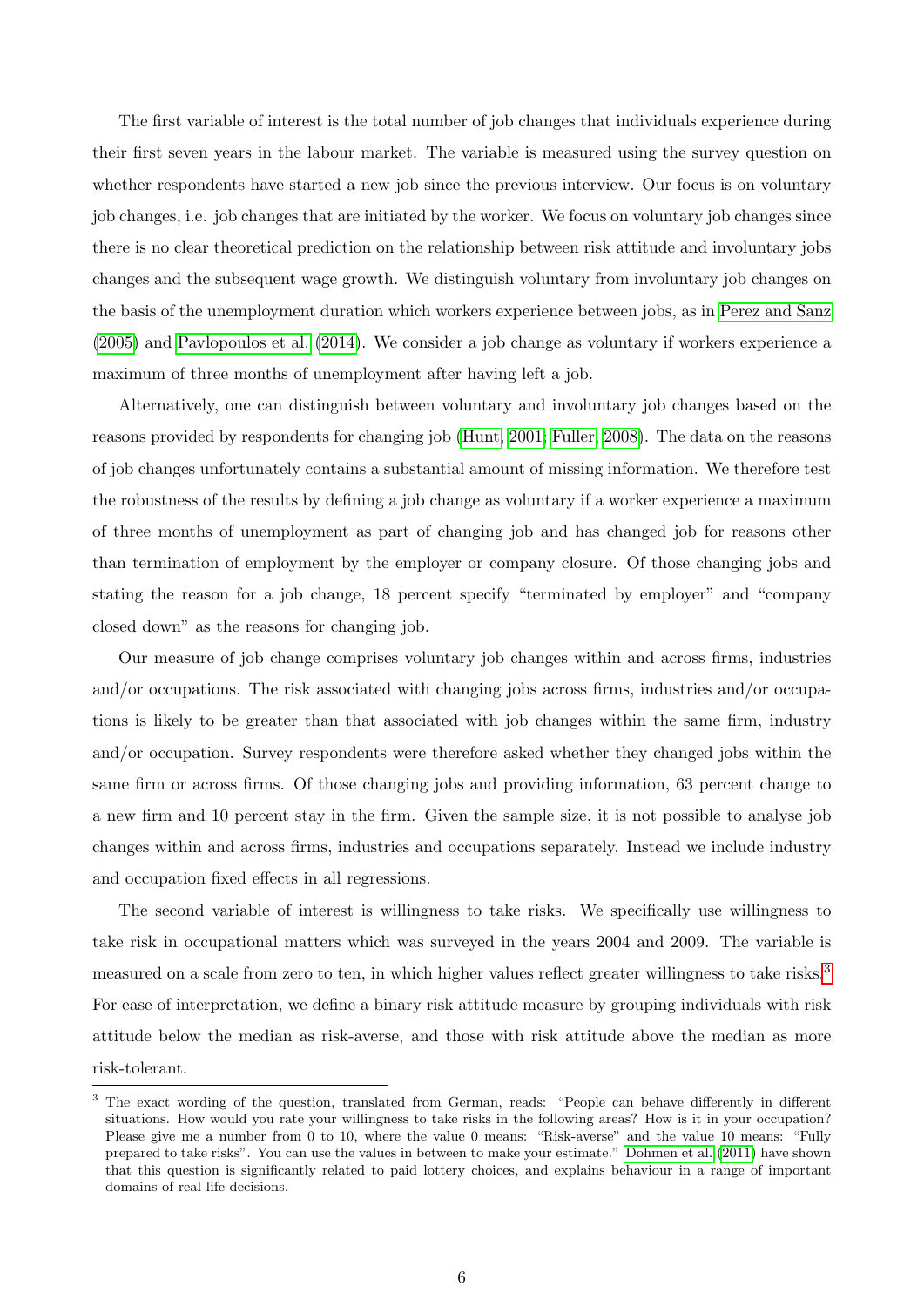A recent strand in the literature addresses the stability of individuals' risk preferences over time using measures based on subjective assessments and (hypothetical and incentivised) lottery choices (e.g. [Harrison et al.](#page-22-17)  $(2005)$ ; [Sahm](#page-23-7)  $(2007)$ ; [Andersen et al.](#page-21-11)  $(2008)$ ; Baucells and Villasis  $(2009)$ ; [Reynaud and Couture](#page-23-8) [\(2010\)](#page-23-8)). These studies do not find evidence for systematic changes in a individual's risk preferences, except in relation to age. [Sahm](#page-23-7) [\(2007\)](#page-23-7), for example, reports a general increase in risk aversion with age, but finds that risk preferences are rank-order stable. [Dohmen et al.](#page-21-13) [\(2012b\)](#page-21-13) also provide evidence that risk attitudes measured by the survey question which we use in this study, are generally stable.<sup>[4](#page-2-0)</sup>

There is no widely accepted concept that captures 'early career'. [Topel and Ward](#page-23-0) [\(1992\)](#page-23-0) and [Manning and Swaffield](#page-22-18) [\(2008\)](#page-22-18), for example, define early career as the first ten years after labour market entry. Other studies consider the first five years [\(Neumark, 2002\)](#page-22-1), seven years [\(Johnson,](#page-22-11) [1978\)](#page-22-11) or combinations [\(Light and McGarry, 1998\)](#page-22-0). We define 'early career' as the first seven years following labour market entry in order to have sufficient incidence of job mobility and number of observations for the analysis.

Ideally, we use for the empirical analysis a sample of individuals with the same degree of labour market attachment during the first seven years in the labour market. Therefore we consider only individuals who were employed at each interview conducted during their first seven years. This sample contains 280 observations.<sup>[5](#page-2-0)</sup> To investigate the sensitivity of our results to sample size, we construct another sample including also individuals who might be unemployed or out of labour force at the day the interview is conducted. This sample is less restrictive and contains 1380 observations.

Table [B.2](#page-25-0) gives a descriptive overview of the differences between both samples. 59 percent of individuals who are consecutively employed over the first seven years in the labour market change their job voluntarily at least once. When adding individuals with employment gaps during the first seven years in the labour market to the sample, the share drops to 37 percent. This could represent a mechanical effect, because job changes can naturally only be observed when an individual is employed. Accordingly, the average number of job changes is smaller in the less restrictive sample. However, the average number of job changes among those who changed their job at least once is roughly equal between the two samples. In summary, the less restrictive sample is more heterogeneous concerning the incidence of job changes in early career. Whenever we use the non-restrictive sample in the following empirical analysis, we therefore include an indicator for an individual's number of employment gaps during early career.

Other characteristics depict differences in labour market attachment between the two samples.

<sup>&</sup>lt;sup>4</sup> In our restrictive sample the mean and median differences between reported risk attitude in 2004 and 2009 is 0.60 and 1 respectively. When we define risk attitude as a binary indicator for risk aversion, the mean and median difference between 2004 and 2009 is zero. This implies that a person's risk attitude is generally stable over the period of time relevant for our study.

 $^5\,$  Table [B.1](#page-24-0) describes the step-by-step sample selection procedure.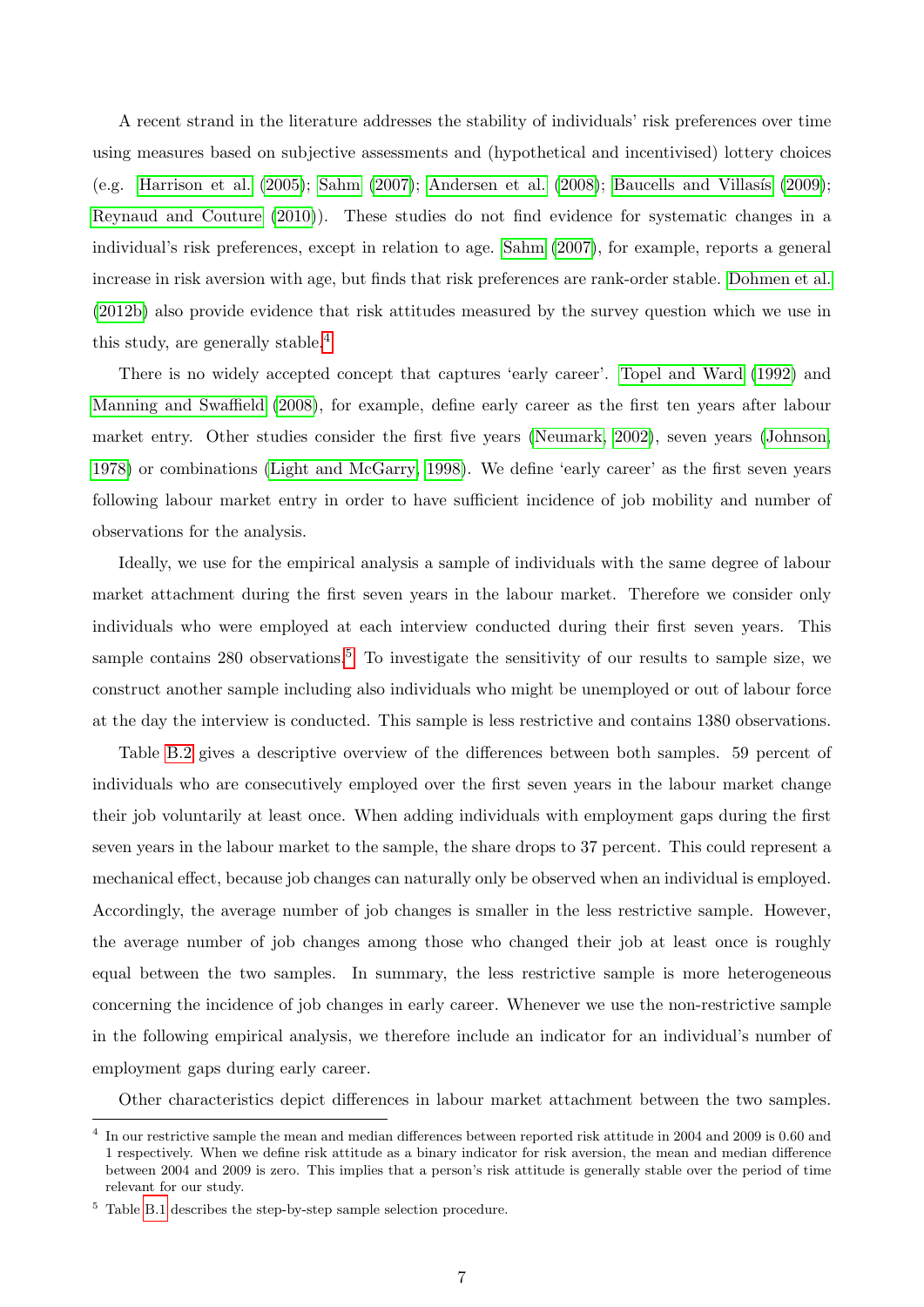Individuals with employment gaps in the first seven years are less educated, are more likely to hold a first job in part-time with a temporary contract, have lower tenure and get a lower wage in first job. However, socio-demographic characteristics and risk aversion are comparable between the two samples.

### <span id="page-10-0"></span>4 Results

#### <span id="page-10-2"></span>4.1 The influence of risk attitudes on voluntary job changes

In a first step we want to clarify whether there is a significant relationship between risk attitudes and the number of job changes an individuals makes in her early career. Our conceptual framework postulates that risk-averse individuals change jobs less often than risk-tolerant individuals. Descriptive evidence indeed shows that the group of risk-averse individuals change jobs voluntarily on average 0.69 times during the first seven years in the labour market whereas risk-tolerant individuals change jobs voluntarily on average one time. This result is visualised in Figure [1](#page-10-1) depicting differences in the average number of voluntary job changes between the group of risk-averse and risk-tolerant individuals over the first seven years. The gap in the number of job changes between both groups widens with the years of potential experience in the labour market increasing.

<span id="page-10-1"></span>

Figure 1: Average number of voluntary job changes during the early career by level of risk aversion.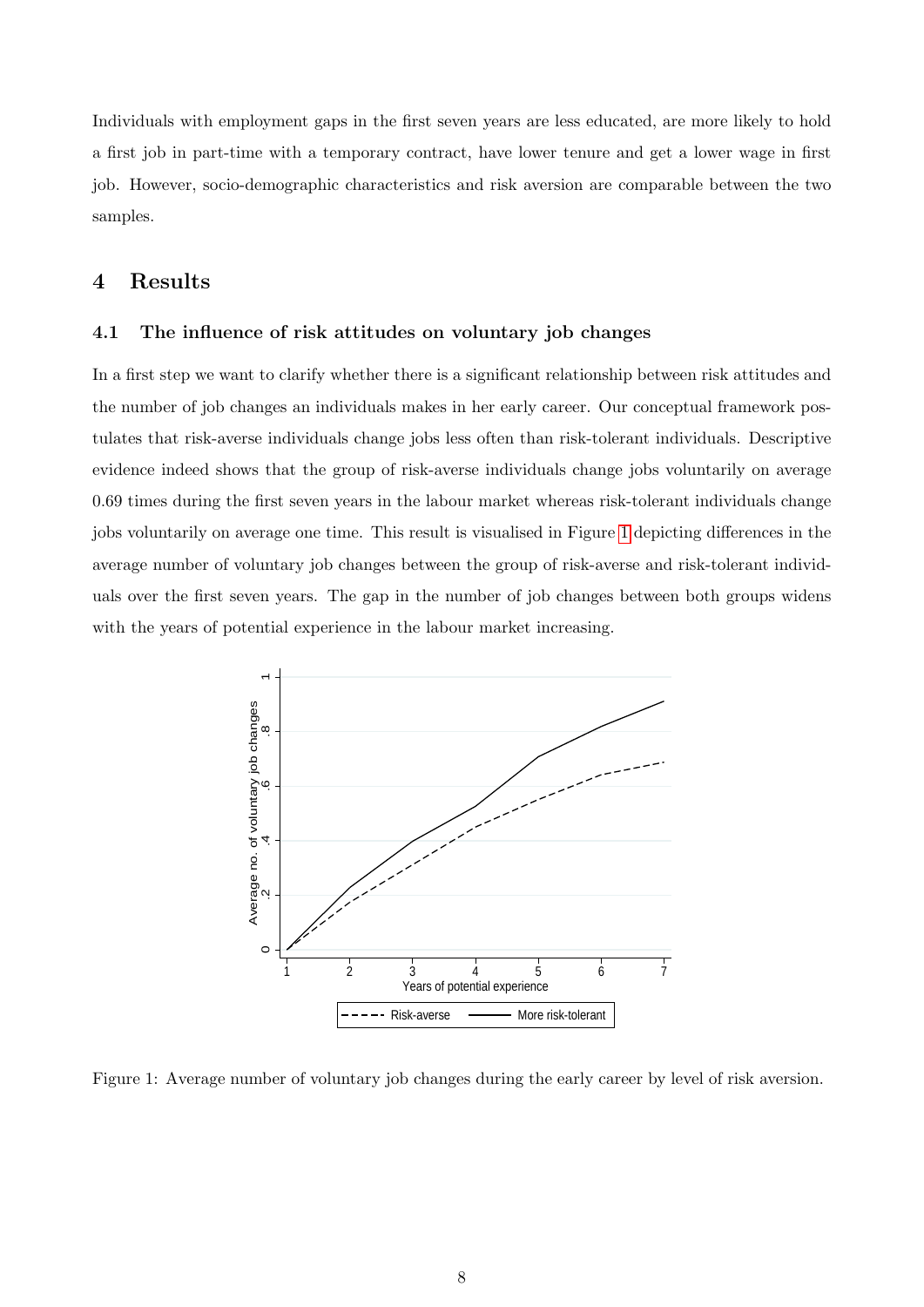To examine the significance of the relationship between risk attitudes and job mobility during the early career we use the following econometric specification:

<span id="page-11-0"></span>
$$
TJC_i = \alpha_0 + \alpha_1 RA_i + \delta X_i + \mu_i \tag{8}
$$

 $TJC_i$  is the total number of voluntary job changes during the first seven years in the labour market.  $RA_i$  is a binary measure of risk attitude which takes the value one if individual *i*'s risk attitude is below the median of the distribution.  $X_i$  includes other control variables which we will discuss below.  $\mu_i$  is an error term. The coefficient of interest is  $\alpha_1$  which indicates the influence of risk attitude on the total number of voluntary job changes.

We use an OLS regression to estimate equation [\(8\)](#page-11-0).  $\alpha_1$  gives a consistent estimate of the effect of risk attitude on the number of voluntary job changes under the assumption that risk attitude is uncorrelated with  $\mu_i$ . Therefore,  $X_i$  includes various variables which are related to risk attitudes and at the same might influence job changing behaviour. This rules out that there any unobserved factors left which determine the relationship between risk attitudes and job changing behaviour and supports the causal interpretation of the estimation results.

First, individuals who experience a good match in their first job, in terms of productivity and preferences, are less likely to change jobs than individuals who experience a bad match. To rule out the possibility that job match systematically differs between risk-averse and risk-tolerant individuals, we also control for the wage and job satisfaction in the first job. In addition, we include the type of contract (temporary or permanent), the type of employment (part-time or full-time), previous experience within the firm and the size of the firm on labour market entry in the regression.

Second, previous studies have shown that individuals with higher levels of risk tolerance invest more in human capital [\(Brown and Taylor, 2005;](#page-21-3) [Budria et al., 2012\)](#page-21-4), and choose occupations with higher earnings variance [\(Bonin et al., 2007;](#page-21-6) [Skriabikova et al., 2013\)](#page-23-9) whereas risk-averse individuals are more likely to choose employment positions in the public sector [\(Pfeifer, 2010\)](#page-23-10). We account for these differences by including the highest educational degree obtained and the following factors describing initial sorting: whether one is employed in the public or private sector, the occupationspecific earnings variance at the 2-digit level as well as occupation and industry fixed effects at the 1-digit level for the first job.

Third, risk attitudes can be transmitted from parents to their children [\(Dohmen et al., 2012a;](#page-21-14) [Necker and Voskort, 2014\)](#page-22-19). At the same time, the family background can affect the job changing behaviour, for example by providing job opportunities. Furthermore, individuals with a wealthy family background might evaluate job changing decisions as less risky than individuals with poorer family background. We therefore use the level of paternal education and parents' occupations to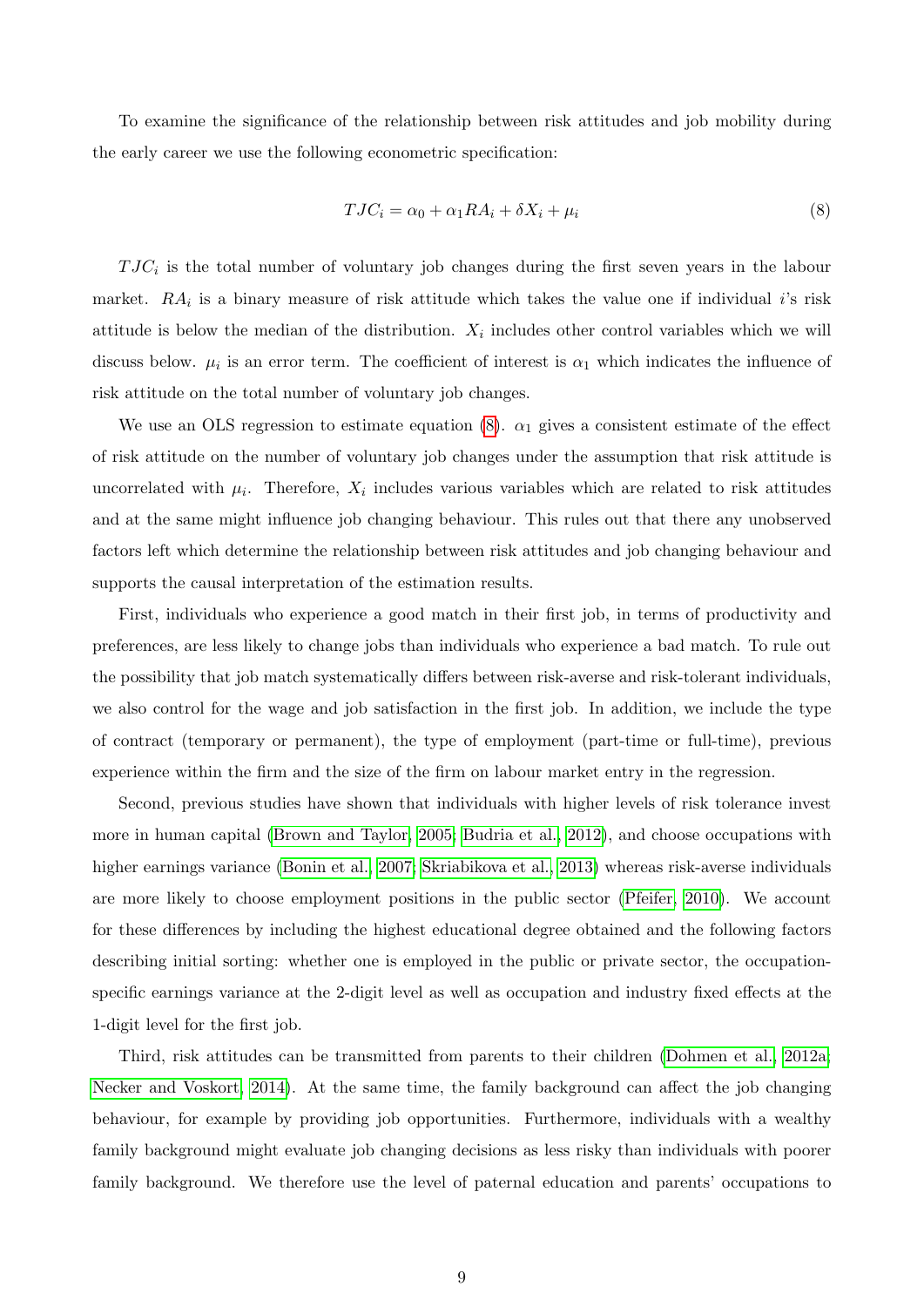control for the intergenerational link of risk attitudes and the possibility that family background influences job changing behaviour.

Overall, the result is in line with our theoretical prediction supporting the proposition that riskaverse individuals make fewer number of voluntary job changes than risk-tolerant individuals. In Table [1,](#page-13-0) column (1), the simple correlation between risk attitude and the number of job changes is displayed. The coefficient on risk attitude is negative and remains significant when we add control variables for basic demographic and socio-economic characteristics, family background as well as year dummies in column (2).

The coefficient on risk attitude also remains negative when we include control variables describing initial match quality and initial sorting in columns (3), (4) and (5). For example, adding fixed effects at the 1-digit level for the industry and occupation in the first job on labour market entry job does not change the significance of the estimated coefficient on risk attitude. This implies that risk attitude is significant for voluntary job changes within as well as across industries and occupations.

The magnitude of the effect of risk attitude in column (5) can be interpreted the following way: Being risk-averse in occupational matters reduces the average number of job change made during the first seven years in the labour market by 0.27[6](#page-2-0), which is one third of a standard deviation.<sup>6</sup>

Other variables do not play a role in explaining the number of job changes during early career except for the wage level in the first job. The higher the wage in the first job the lower is the number of job changes during early career, which holds across all specifications. This result is in line with the theoretical literature on job-search models. Individuals change jobs only if the offered wage associated with a new job is high enough compared to the wage level in the current job. Our result therefore shows that risk attitudes explain job changing behaviour in addition to the level of the reservation wage.

<sup>6</sup> As robustness checks we run a Poisson regression to account for the distribution of the dependent variable which can only take on integer values from zero to seven. We also estimate an ordered logit model specifying a job change variable with categories for no job change, one job change, two or more job changes. In both cases risk-averse individuals change significantly less often their jobs during early career.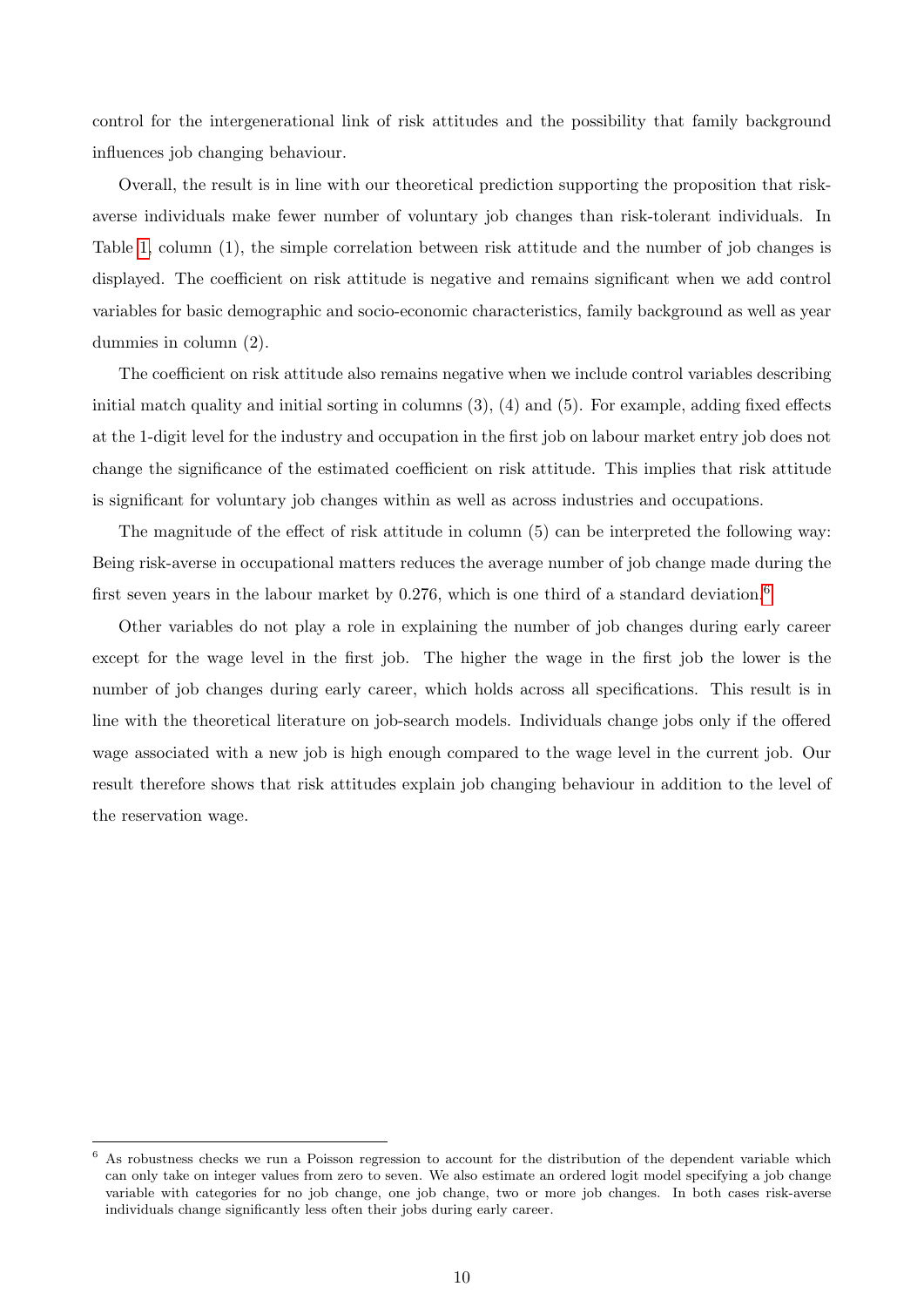<span id="page-13-0"></span>

|                                        | (1)         | (2)        | (3)         | (4)         | (5)        |
|----------------------------------------|-------------|------------|-------------|-------------|------------|
| 1 if Risk-averse                       | $-0.224***$ | $-0.246**$ | $-0.252**$  | $-0.262**$  | $-0.276**$ |
|                                        | (0.099)     | (0.100)    | (0.102)     | (0.102)     | (0.109)    |
| 1 if Male                              |             | $-0.098$   | $-0.089$    | $-0.065$    | $-0.068$   |
|                                        |             | (0.101)    | (0.111)     | (0.112)     | (0.125)    |
| 1 if Originates from West Germany      |             | 0.055      | $\,0.021\,$ | $\,0.042\,$ | $-0.029$   |
|                                        |             | (0.126)    | (0.123)     | (0.126)     | (0.126)    |
| 1 if German national                   |             | 0.213      | 0.134       | 0.154       | 0.074      |
|                                        |             | (0.139)    | (0.172)     | (0.184)     | (0.189)    |
| 1 if Low or no educational degree      |             | $0.016\,$  | $-0.002$    | $-0.075$    | $-0.013$   |
|                                        |             | (0.214)    | (0.231)     | (0.231)     | (0.223)    |
| 1 if Tertiary educational degree       |             | 0.249      | 0.226       | 0.246       | 0.090      |
|                                        |             | (0.154)    | (0.169)     | (0.176)     | (0.214)    |
| Age starting first job                 |             | $-0.024$   | $-0.027$    | $-0.027$    | $-0.028$   |
|                                        |             | (0.022)    | (0.024)     | (0.024)     | (0.024)    |
| Wage in first job                      |             |            | $-0.253*$   | $-0.243*$   | $-0.244*$  |
|                                        |             |            | (0.141)     | (0.136)     | (0.134)    |
| Job satisfaction in first job          |             |            | $-0.031$    | $-0.029$    | $-0.032$   |
|                                        |             |            | (0.025)     | (0.026)     | (0.026)    |
| 1 if First job in public sector        |             |            | $-0.016$    | $\,0.036\,$ | $-0.038$   |
|                                        |             |            | (0.126)     | (0.144)     | (0.150)    |
| 1 if Permanent contract in first job   |             |            | $-0.066$    | $-0.110$    | $-0.117$   |
|                                        |             |            | (0.113)     | (0.118)     | (0.121)    |
| 1 if Part-time employment in first job |             |            | 0.004       | $-0.069$    | $-0.074$   |
|                                        |             |            | (0.163)     | (0.156)     | (0.156)    |
| Tenure in first job                    |             |            | $-0.052$    | $-0.044$    | $-0.047$   |
|                                        |             |            | (0.044)     | (0.045)     | (0.045)    |
| Wage variance within occ. of first job |             |            | $-0.311$    | $-0.643$    | $-0.034$   |
|                                        |             |            | (0.757)     | (0.197)     | (1.034)    |
| Constant                               | $0.912***$  | $1.265***$ | $3.657***$  | $3.872***$  | $3.893***$ |
|                                        | (0.067)     | (0.485)    | (1.239)     | (1.200)     | (1.342)    |
| Year dummies                           |             | $\sqrt{}$  | $\sqrt{}$   | $\sqrt{}$   | $\sqrt{}$  |
| Parental background                    |             | $\sqrt{}$  | $\sqrt{}$   | $\sqrt{}$   | $\sqrt{}$  |
| Industry dummies and firm size         |             |            |             | $\sqrt{}$   | $\sqrt{}$  |
| Occupation dummies                     |             |            |             |             | $\sqrt{}$  |
| R-squared                              | 0.017       | 0.041      | 0.113       | 0.141       | 0.182      |
| Sample                                 | 280         | 280        | 280         | 280         | 280        |

Table 1: The influence of risk attitude on total number of job changes

Source: SOEP. Sample: labour market entrants. Dependent variable: total number of job changes during the first seven years in the labour market.

Notes: Heteroscedasticity-consistent standard errors are in parentheses. \*\*\*, \*\*, \* denote significance at the 0.01, 0.05, and 0.10 levels.

Table [2](#page-14-0) provides estimation results for three robustness checks. Overall, the estimation results show that the effect of risk attitude remains negative and statistically significant. We examine the sensitivity of the results to sample size displaying results in columns (1) and (2). The estimations are based on the less restrictive sampling criteria which allows employment gaps during the first seven years. In columns (3) and (4), we show the estimation results when we additionally use information on the reasons for job changes as stated by respondents to define voluntary job change.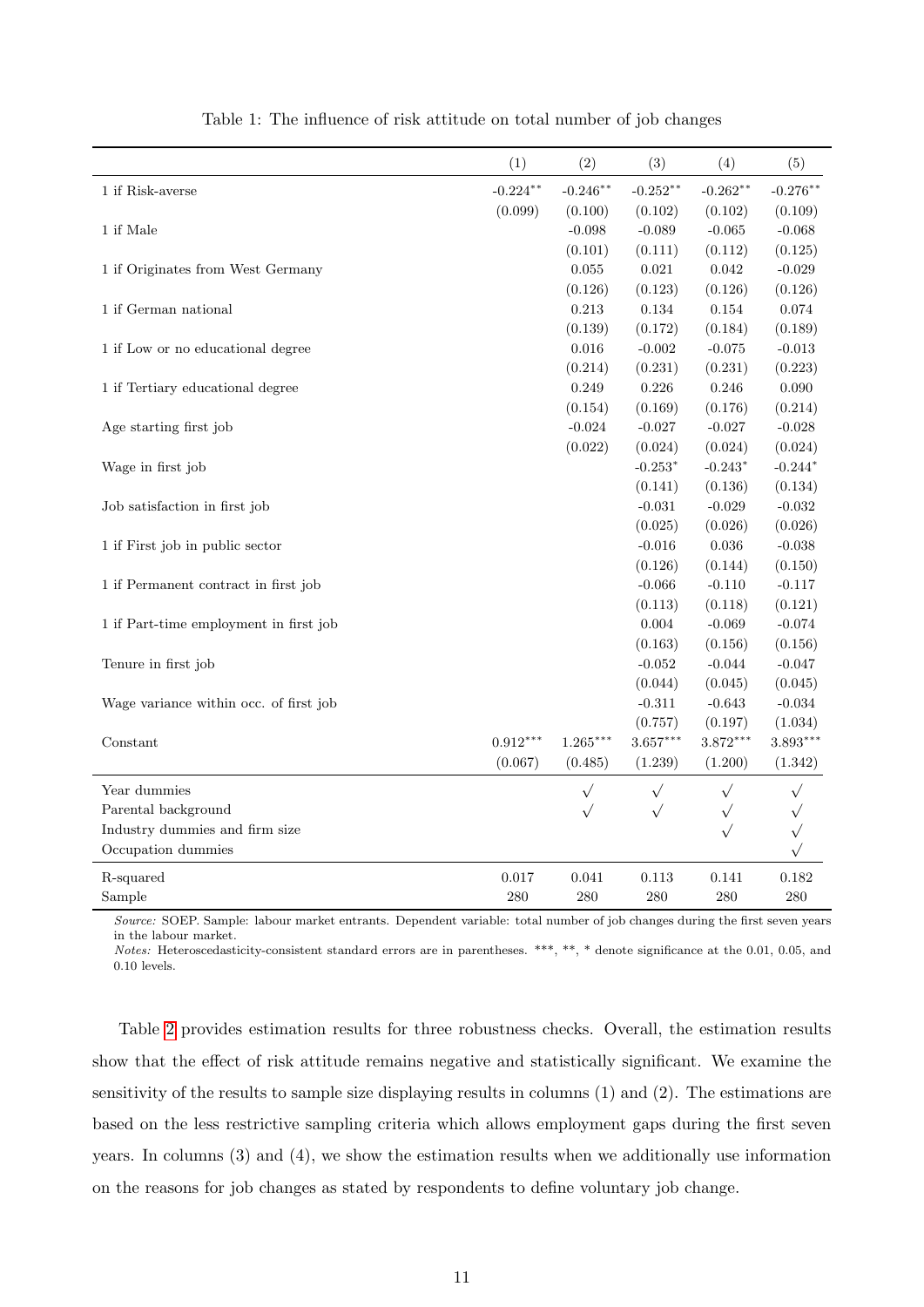|                                        | Non-restrictive<br>sample |                    |             | Alternative definition of<br>voluntary job change | Labour market entry<br>after $2000\,$ |             |  |
|----------------------------------------|---------------------------|--------------------|-------------|---------------------------------------------------|---------------------------------------|-------------|--|
|                                        | (1)                       | (2)                | (3)         | (4)                                               | (5)                                   | (6)         |  |
| 1 if Risk-averse                       | $-0.103***$               | $-0.087**$         | $-0.277**$  | $-0.381***$                                       | $-0.302**$                            | $-0.366**$  |  |
|                                        | (0.040)                   | (0.036)            | (0.095)     | (0.102)                                           | (0.127)                               | (0.156)     |  |
| $1$ if $\rm Male$                      |                           | $0.073*$           |             | $-0.053$                                          |                                       | $-0.172$    |  |
|                                        |                           | (0.044)            |             | (0.128)                                           |                                       | (0.152)     |  |
| 1 if Originates from West Germany      |                           | $\,0.009\,$        |             | $-0.014$                                          |                                       | $-0.052$    |  |
|                                        |                           | (0.042)            |             | (0.132)                                           |                                       | (0.122)     |  |
| 1 if German national                   |                           | $0.156^{\ast\ast}$ |             | $-0.034$                                          |                                       | $0.122\,$   |  |
|                                        |                           | (0.066)            |             | (0.185)                                           |                                       | (0.281)     |  |
| 1 if Low or no educational degree      |                           | $0.001\,$          |             | $0.003\,$                                         |                                       | 0.260       |  |
|                                        |                           | (0.052)            |             | (0.235)                                           |                                       | (0.308)     |  |
| 1 if Tertiary educational degree       |                           | $0.117*$           |             | $-0.024$                                          |                                       | $\,0.015\,$ |  |
|                                        |                           | (0.065)            |             | (0.189)                                           |                                       | (0.272)     |  |
| Age starting first job                 |                           | $-0.017***$        |             | $-0.015$                                          |                                       | 0.006       |  |
|                                        |                           | (0.008)            |             | (0.022)                                           |                                       | (0.034)     |  |
| Wage in first job                      |                           | $-0.123***$        |             | $-0.254*$                                         |                                       | $-0.125$    |  |
|                                        |                           | (0.035)            |             | (0.136)                                           |                                       | (0.174)     |  |
| Job satisfaction in first job          |                           | $-0.019**$         |             | $-0.048*$                                         |                                       | $-0.059*$   |  |
|                                        |                           | (0.009)            |             | (0.025)                                           |                                       | (0.034)     |  |
| 1 if First job in public sector        |                           | $-0.075$           |             | $-0.025$                                          |                                       | $0.026\,$   |  |
|                                        |                           | (0.055)            |             | (0.142)                                           |                                       | (0.171)     |  |
| 1 if Permanent contract in first job   |                           | $-0.037$           |             | $-0.123$                                          |                                       | $-0.262$    |  |
|                                        |                           | (0.040)            |             | (0.114)                                           |                                       | (0.159)     |  |
| 1 if Part-time employment in first job |                           | $-0.114***$        |             | $-0.090$                                          |                                       | $-0.098$    |  |
|                                        |                           | (0.049)            |             | (0.152)                                           |                                       | (0.208)     |  |
| Tenure in first job                    |                           | $-0.037***$        |             | $-0.046$                                          |                                       | $-0.013$    |  |
|                                        |                           | (0.014)            |             | (0.043)                                           |                                       | (0.051)     |  |
| Wage variance within occ. of first job |                           | $0.758***$         |             | 0.250                                             |                                       | $-0.820$    |  |
|                                        |                           | (0.312)            |             | (1.094)                                           |                                       | (1.510)     |  |
| Constant                               | $0.538***$                | $2.049***$         | $0.847***$  | $3.503***$                                        | $0.912***$                            | $3.024\,$   |  |
|                                        | (0.028)                   | (0.351)            | (0.068)     | (1.423)                                           | (0.086)                               | (1.875)     |  |
| Year dummies                           |                           |                    |             |                                                   |                                       |             |  |
| Parental background                    |                           |                    |             |                                                   |                                       |             |  |
| Industry dummies and firm size         |                           |                    |             |                                                   |                                       |             |  |
| Occupation dummies                     |                           |                    |             |                                                   |                                       |             |  |
| Employment gap dummies                 | $\sqrt{}$                 |                    |             |                                                   |                                       |             |  |
| R-squared                              | 0.005                     | 0.242              | $\,0.029\,$ | $0.235\,$                                         | $\,0.031\,$                           | $\rm 0.313$ |  |
| Sample                                 | 1370                      | 1370               | $257\,$     | $257\,$                                           | $166\,$                               | 166         |  |

<span id="page-14-0"></span>Table 2: The influence of risk attitude on total number of job changes: Robustness checks

Source: SOEP. Sample: labour market entrants. Dependent variable: total number of job changes during the first seven years in the labour market.

Notes: Estimation method: OLS. Heteroscedasticity-consistent standard errors are in parentheses. \*\*\*, \*\*, \* denote significance at the 0.01, 0.05, and 0.10 levels.

Finally, one might raise the concern that reverse causality produces a biased estimated of the coefficient on risk attitudes. It could be that individuals change their attitudes as a result of a job change rather than the other way around. Given that descriptive figures in section [3](#page-7-0) show that risk attitudes in our sample are stable over time, we argue that this is of little concern. Yet, our sample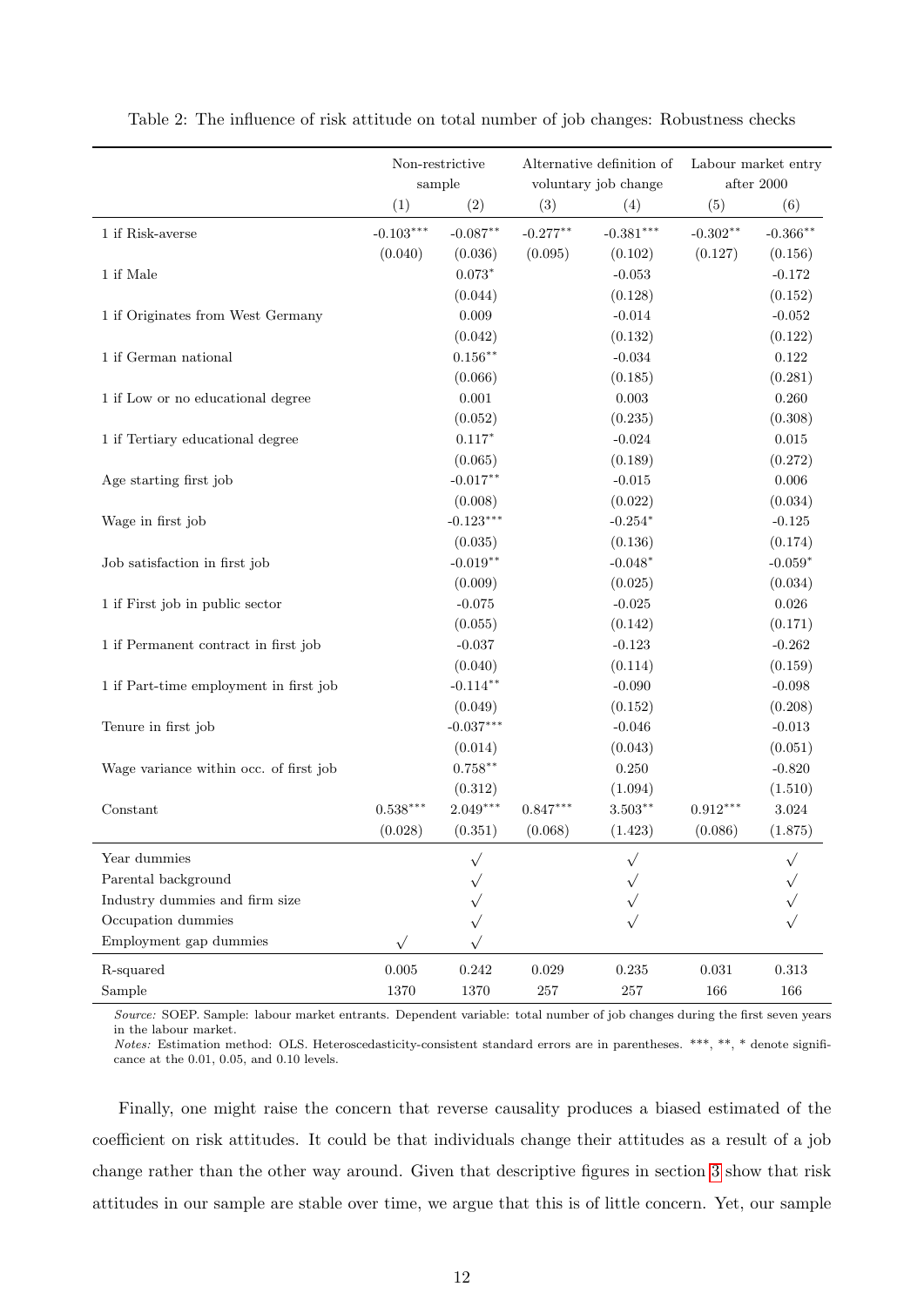includes some individuals who entered the labour market already in 1992. The survey question on risk attitudes was asked for the first time in 2004. We might therefore fail to observe adjustments in risk attitudes through the years 1992 to 2004 which could include a reversed causal direction of job changes affecting risk attitudes. To reduce that problem we use a sample of individuals who entered the labour market in the year 2000 or later in column (5). As a result, there are no changes to the main results in Table [1.](#page-13-0)

#### 4.2 Risk attitude, job changes and wage growth

In the conceptual framework in section [2](#page-5-0) we discuss three potential links between risk attitudes and wage growth associated with job changes. Firstly, risk-averse individuals demand a higher wage as compensation for the risk when they change job than risk-tolerant individuals. Secondly, risk-averse individuals are less likely to change their job than risk-tolerant individuals, given a constant job offer rate. Risk-averse individuals might therefore experience little or no wage growth in their current job for a longer period of time without changing jobs than more risk-tolerant individuals. Thirdly, risk-averse individuals change jobs less frequently during early career than risk-tolerant individuals and thus spend more years with the same firm. In terms of overall wage growth over the early career, risk-averse individuals might therefore obtain higher average returns to accumulated tenure. Changing jobs less frequently, risk-averse individuals may, on the other hand, receive less returns to information regarding the match between her preferences or abilities and job requirements than risk-tolerant individuals.

The described mechanisms propose an ambiguous relationship between risk attitudes and wage growth associated with job changes. Unfortunately, it is not possible to fully disentangle the three mechanisms in the empirical analysis. Yet, we are able to distinguish between the wage growth associated with each job change and overall wage growth as a result of the early career.

We therefore divide our empirical analysis on wage growth in two parts in order to examine the proposed mechanisms. In the first part, we apply the following wage growth equation in order to investigate whether wage gains accompanied by a voluntary job change are different between risk-averse and risk-tolerant individuals:

<span id="page-15-0"></span>
$$
lnW_{it} = \beta_0 + \beta_1 JC_{it} \times RA_i + \theta Z_{it} + \epsilon_{it}
$$
\n
$$
(9)
$$

 $lnW_{it}$  is the log of real hourly wage at time t.  $JC_i$  is an indicator variable for making a voluntary job change. We interact this variable with the binary, person-specific indicator for the attitude towards risks  $RA_i$ .  $Z_{it}$  includes time-variant individual and firm-level characteristics such as work experience, tenure, firm size, industry and occupation dummies. We estimate the wage growth equa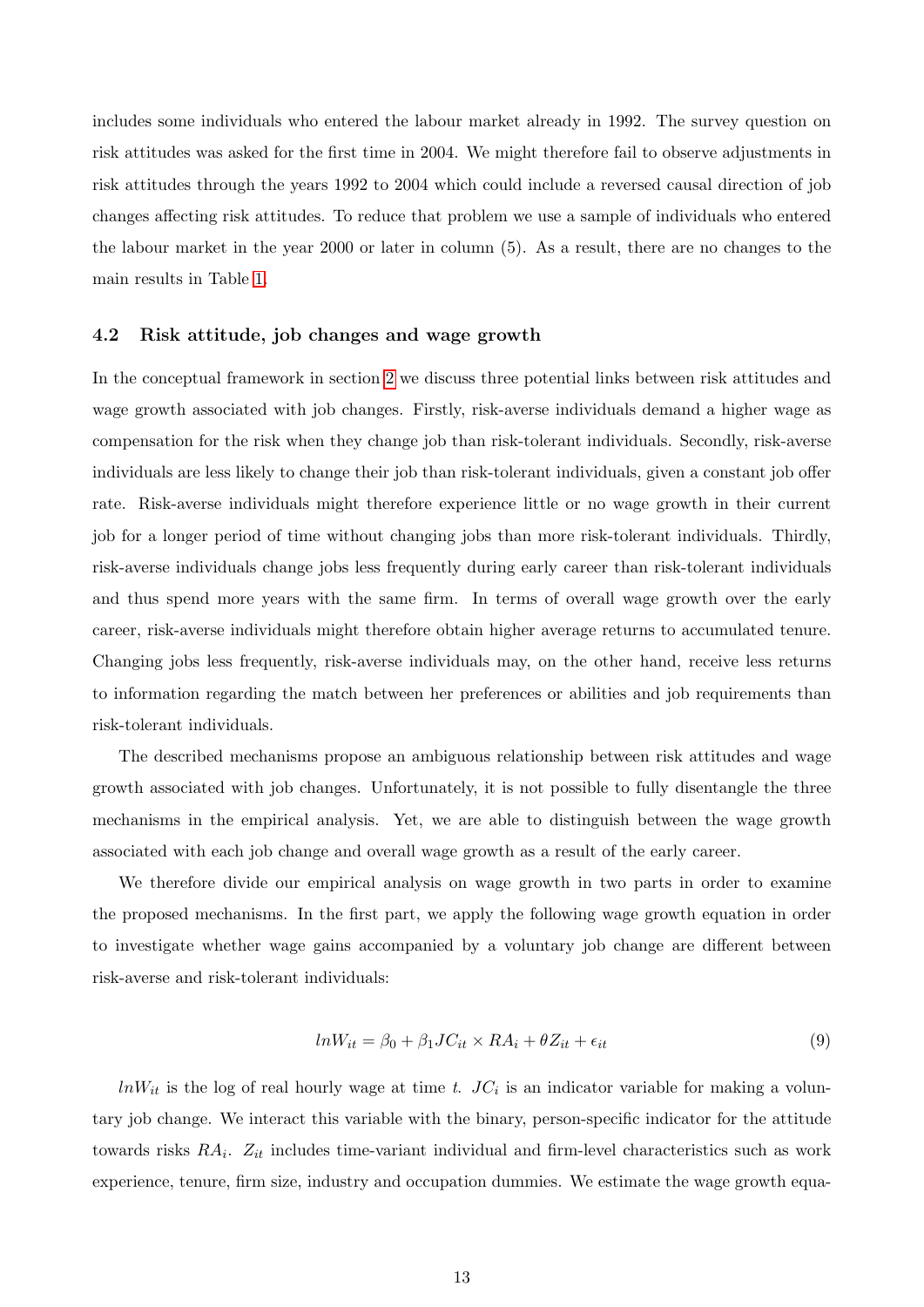tion applying a fixed effect panel estimator. The advantage of the estimator is that any influence from time-invariant unobservable characteristics on voluntary job changes is removed without im-posing any assumptions on the econometric specification.<sup>[7](#page-2-0)</sup> We confine the estimation of equation [\(9\)](#page-15-0) to individuals who voluntarily change job at least once during the first seven years in the labour market, in order to observe a homogenous group of individuals concerning job changing behaviour (cf. [Bono and Vuri](#page-21-15) [\(2011\)](#page-21-15)).

In the second part we examine whether overall wage growth related to job changing behaviour during early career is different between risk-averse and risk-tolerant individuals. For this purpose we estimate the following wage equation:

$$
ln\Delta W_i = \beta_0 + \beta_1 TJC_i \times RA_i + \lambda Q_i + \epsilon_i
$$
\n<sup>(10)</sup>

 $ln \Delta W_t$  is the log of the real hourly wage difference between the first and seventh year in the labour market measuring overall wage growth during early career.  $TJC_i$  is the number of job changes made voluntarily during early career interacted with the binary, person-specific indicator for the attitude towards risks  $RA_i$ .  $Q_i$  includes demographic characteristics and variables representing parental background. These are variables which are determined previous to labour market entry. We do not include variables which are results of decisions taken while being in the labour market, such as characteristics of the first or the current job. This is because the simultaneous determination of (job choice) decisions and wage level could lead to biased estimations results.<sup>[8](#page-2-0)</sup>

Table [3](#page-17-0) presents the influence of risk attitudes on wage growth when changing the job. On average each voluntary job change is associated with a significant positive increase in log hourly real wages, irrespective of using the restrictive sample (columns (1) and (2)) or the non-restrictive sample (columns (3) and (4)). However, we only find a weakly significant difference in wage growth associated with a job change between risk-averse and risk-tolerant individuals when we use the nonrestrictive sample. Risk-averse individuals have on average higher wage growth when they change their job than risk-tolerant individuals.

Differences between the estimation results based on the restrictive sample and based on the nonrestrictive sample (Table [3\)](#page-17-0) can, in this case, exist for two reasons: Firstly, the fixed effects panel estimator exploits the variation over time within each cross section and thus is relatively imprecise when regressors vary little over time. Although there is no difference in the shares of risk-averse and risk-tolerant individuals between both samples, the variation (over time) in job changes during the early career is higher in the non-restrictive sample (see descriptive statistics in Table [B.2\)](#page-25-0). This

<sup>7</sup> Time-invariant unobservable characteristics might be in particular initial conditions when starting the career, sorting into specific jobs and parental background.

<sup>8</sup> [Angrist and Pischke](#page-21-16) [\(2009\)](#page-21-16) discuss this problem under the term 'bad controls'. Including explanatory variables which might also represent dependent variables in the notional estimation specification leads to biased estimates.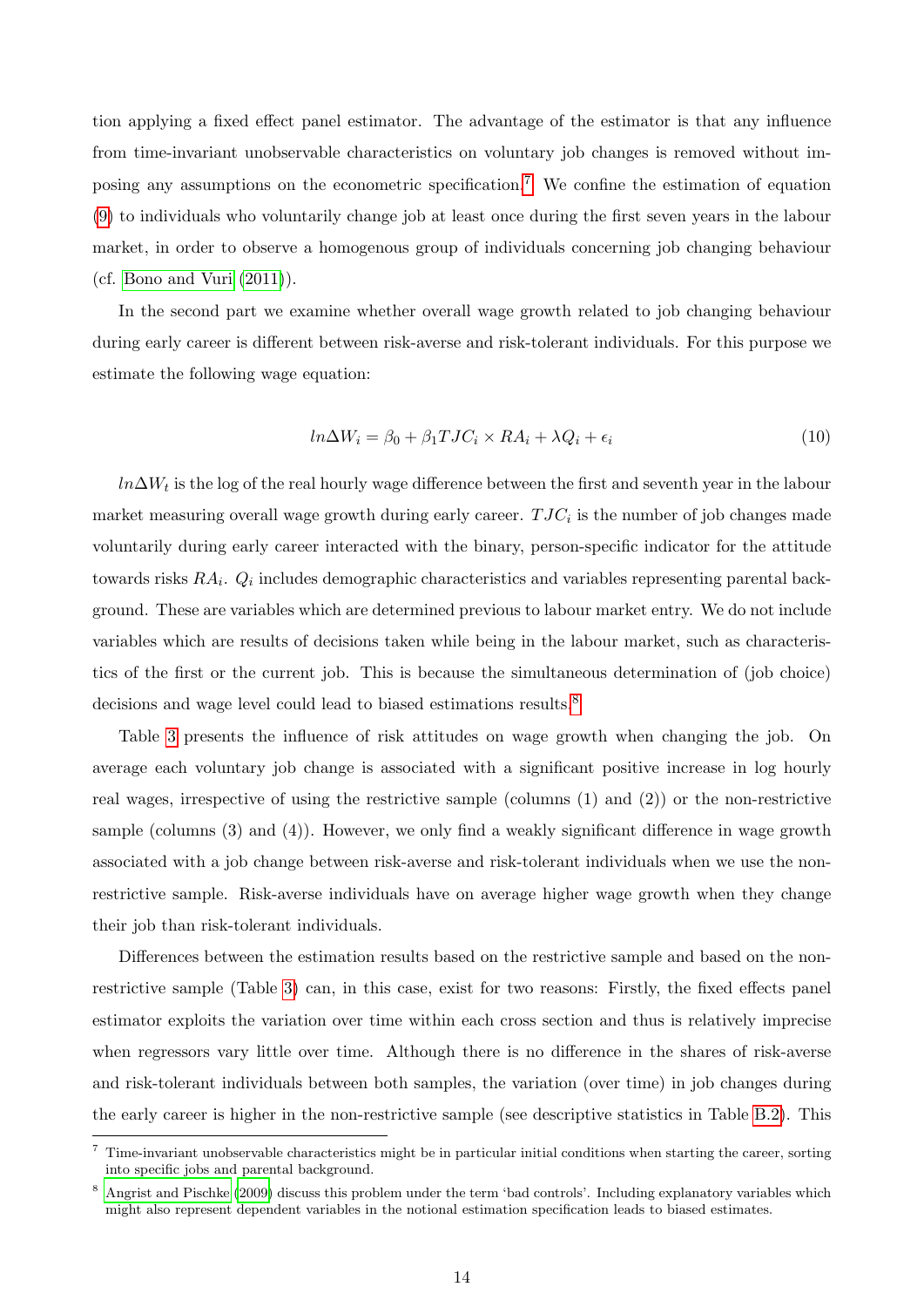goes in hand with the fact that in the estimation based on the restrictive sample less of the variation across individuals is explained than in the estimation based on the non-restrictive sample.

|                               |          | Restrictive Sample | Non-restrictive Sample |                        |  |
|-------------------------------|----------|--------------------|------------------------|------------------------|--|
|                               | (1)      | (2)                | (3)                    | (4)                    |  |
| 1 if Voluntary JC             | $0.049*$ | $0.045*$           | $0.088^{\ast\ast\ast}$ | $0.065^{\ast\ast\ast}$ |  |
|                               | (0.026)  | (0.024)            | (0.021)                | (0.021)                |  |
| 1 if Voluntary JC risk-averse | 0.011    | 0.022              | 0.055                  | $0.05*$                |  |
|                               | (0.045)  | (0.038)            | (0.034)                | (0.03)                 |  |
| Experience                    |          | $0.090^{***}\,$    |                        | $0.087***$             |  |
|                               |          | (0.011)            |                        | (0.010)                |  |
| Experience square             |          | $-0.003**$         |                        | $-0.02*$               |  |
|                               |          | (0.001)            |                        | (0.01)                 |  |
| Tenure                        |          | 0.004              |                        | $0.018***$             |  |
|                               |          | (0.006)            |                        | (0.005)                |  |
| Occupation dummies            |          | $\sqrt{ }$         |                        | $\sqrt{ }$             |  |
| Industry dummies              |          | $\sqrt{ }$         |                        | $\sqrt{ }$             |  |
| Within R-squared              | 0.006    | 0.311              | 0.021                  | 0.230                  |  |
| Between R-squared             | 0.002    | 0.010              | 0.009                  | 0.180                  |  |
| Overall R-squared             | 0.002    | 0.103              | 0.001                  | 0.196                  |  |
| Observations (person)         | 165      |                    |                        | 504                    |  |
| Observations (person*year)    | 1155     |                    |                        | 2608                   |  |

<span id="page-17-0"></span>Table 3: Influence of risk attitudes on the relationship between job change and wage growth

Source: SOEP 1992-2013. Sample: Labour market entrants (aged 18-32 at the time of entry) during their first seven years in the labour market.

Notes: Estimation Method: Fixed Effects Panel Estimation. Dependent variable: Monthly real wage. Model: Fixed effect regression. Sample only contains job changers. Standard errors are in parentheses. \*\*\*, \*\*, \* denote significance at the 0.01, 0.05 and 0.10 levels.

Secondly, it could be that the composition of individuals in the two samples are not comparable when it comes to measuring wage differences. The descriptive figures in Table [B.2](#page-25-0) indicate that there are differences in labour attachment such that individuals in the non-restrictive sample are less educated, have lower tenure and less favourable conditions in the first job. Yet those differences should reflect an individuals time-invariant capability to be successful on the labour market which is accounted for by the estimation technique independent of the sample composition. Note also that we do not find any structural differences in the relationship between risk attitudes and job changing behaviour using either the restrictive or the non-restrictive sample (see Section [4.1\)](#page-10-2).

We therefore conclude that differences in the estimation results can be ascribed to insufficient variation (or insufficient sample size) of the restrictive sample but not to differences in the composition between the two samples. Hence, in summary, we find that risk-averse individuals tend to obtain on average higher wage growth with each job change made.

Table [4](#page-18-0) presents evidence pertaining to the influence of risk attitudes on the difference in overall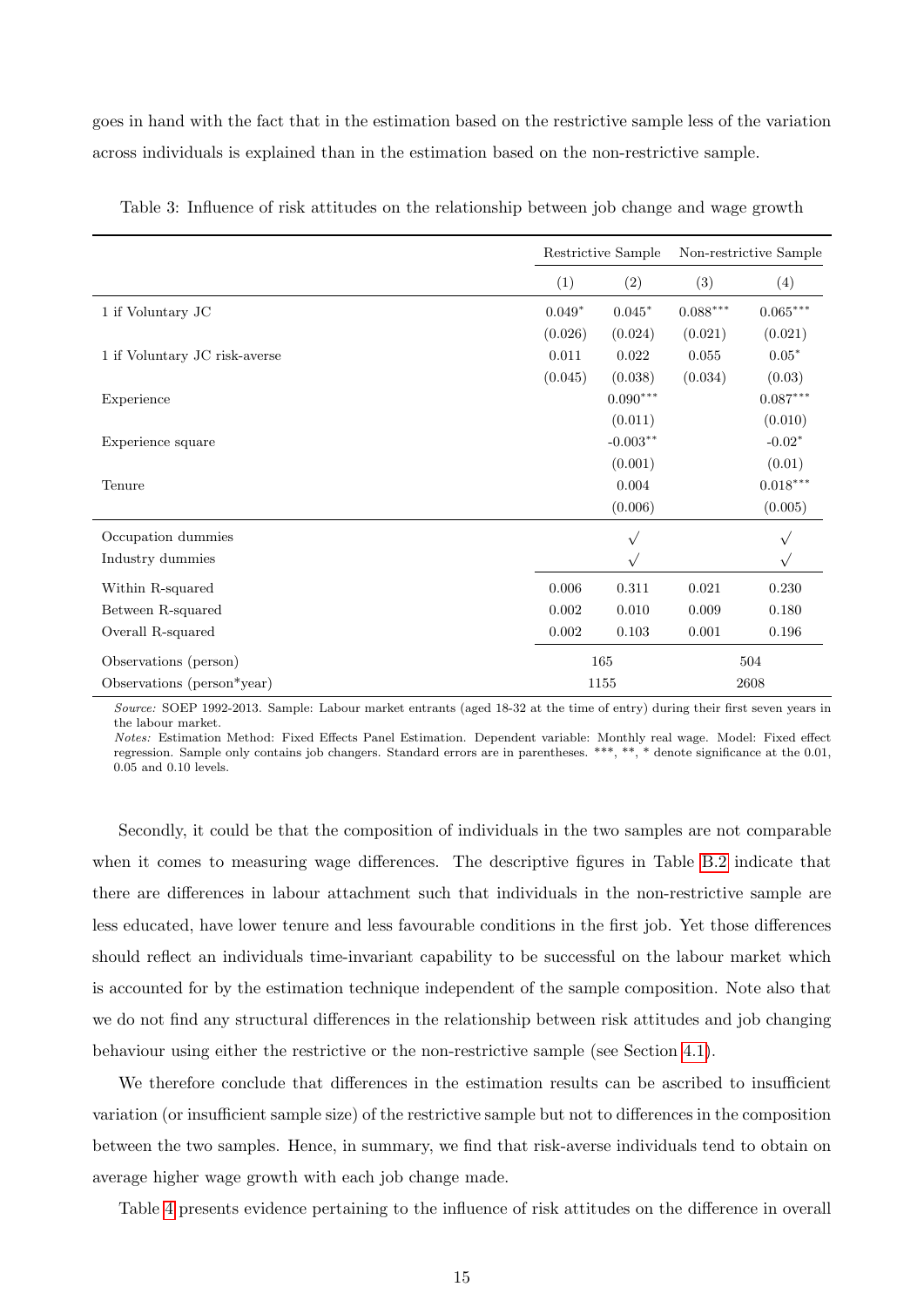wage growth related to job changing behaviour. We aim at answering the question whether the difference in the number of job changes between risk-averse and risk-tolerant individuals results in different overall wage growth after seven years in the labour market.

|                                   | Restrictive Sample |           |           | Non-restrictive Sample |           |             |  |
|-----------------------------------|--------------------|-----------|-----------|------------------------|-----------|-------------|--|
|                                   | (1)                | (2)       | (3)       | (4)                    | (5)       | (6)         |  |
| 1 if Risk-averse                  | $-0.046$           | $-0.077$  | $-0.062$  | $-0.040$               | $-0.040$  | $-0.039$    |  |
|                                   | (0.064)            | (0.072)   | (0.074)   | (0.030)                | (0.030)   | (0.030)     |  |
| No. of job changes                | 0.033              | 0.043     | 0.038     | $0.051**$              | $0.045*$  | $\,0.041\,$ |  |
|                                   | (0.036)            | (0.036)   | (0.035)   | (0.025)                | (0.025)   | (0.025)     |  |
| Risk-averse*No. job changes       | $0.111*$           | $0.120*$  | 0.105     | $0.087**$              | $0.079*$  | $0.080*$    |  |
|                                   | (0.065)            | (0.070)   | (0.071)   | (0.042)                | (0.041)   | (0.042)     |  |
| 1 if Male                         |                    | $-0.019$  | $-0.016$  |                        | 0.026     | 0.028       |  |
|                                   |                    | (0.048)   | (0.050)   |                        | (0.027)   | (0.027)     |  |
| 1 if Originates from West Germany |                    | 0.084     | 0.064     |                        | 0.052     | 0.040       |  |
|                                   |                    | (0.074)   | (0.076)   |                        | (0.032)   | (0.033)     |  |
| 1 if German national              |                    | 0.018     | 0.011     |                        | $0.092**$ | 0.068       |  |
|                                   |                    | (0.072)   | (0.080)   |                        | (0.042)   | (0.043)     |  |
| 1 if Low or no educational degree |                    | $-0.107$  | $-0.110*$ |                        | $-0.006$  | $-0.002$    |  |
|                                   |                    | (0.067)   | (0.063)   |                        | (0.040)   | (0.040)     |  |
| 1 if Tertiary educational degree  |                    | $-0.020$  | $-0.034$  |                        | 0.017     | $-0.008$    |  |
|                                   |                    | (0.082)   | (0.086)   |                        | (0.042)   | (0.043)     |  |
| Age starting first job            |                    | 0.006     | 0.001     |                        | 0.001     | $-0.003$    |  |
|                                   |                    | (0.012)   | (0.013)   |                        | (0.006)   | (0.006)     |  |
| Constant                          | $0.340***$         | $-0.132$  | 0.047     | $0.330***$             | 0.042     | 0.136       |  |
|                                   | (0.043)            | (0.304)   | (0.318)   | (0.032)                | (0.211)   | (0.217)     |  |
| Year dummies                      |                    | $\sqrt{}$ | $\sqrt{}$ |                        | $\sqrt{}$ | $\sqrt{}$   |  |
| Parental background               |                    |           | $\sqrt{}$ |                        |           | $\sqrt{}$   |  |
| Employment gap dummies            |                    |           |           | $\sqrt{ }$             | $\sqrt{}$ | $\sqrt{}$   |  |
| R-squared                         | 0.032              | 0.089     | 0.111     | 0.096                  | 0.113     | 0.127       |  |
| Sample                            | 280                | 280       | 280       | 1370                   | 1370      | 1370        |  |

<span id="page-18-0"></span>Table 4: Influence of risk attitudes on the relationship between job change and overall wage growth

Source: SOEP. Sample: labour market entrants. Dependent variable: over all wage growth measures as the difference between the wage in the job held in the seventh year after entering the labour market and the wage in the first job. Notes: Estimation Method: OLS. Heteroscedasticity-consistent standard errors are in parentheses. \*\*\*, \*\*, \* denote significance at the 0.01, 0.05, and 0.10 levels.

We find that the patterns of job mobility (measured by the number of job changes during early career) lead to weakly significant difference in overall wage growth for risk-averse and risk-tolerant individuals. Overall, risk-averse individuals tend to obtain higher overall wage growth through their job changing behaviour. Interestingly, the base effect of risk attitudes (partialling out the number of job changes) shows no significant influence on overall wage growth throughout the specifications. As a tentative conclusion from this finding, job mobility can be considered the channel through which risk attitudes influence wage growth.

To sum up our empirical results, risk-averse individuals change their jobs less often during early career. If they change their job, they tend to obtain on average higher wage growth accompanied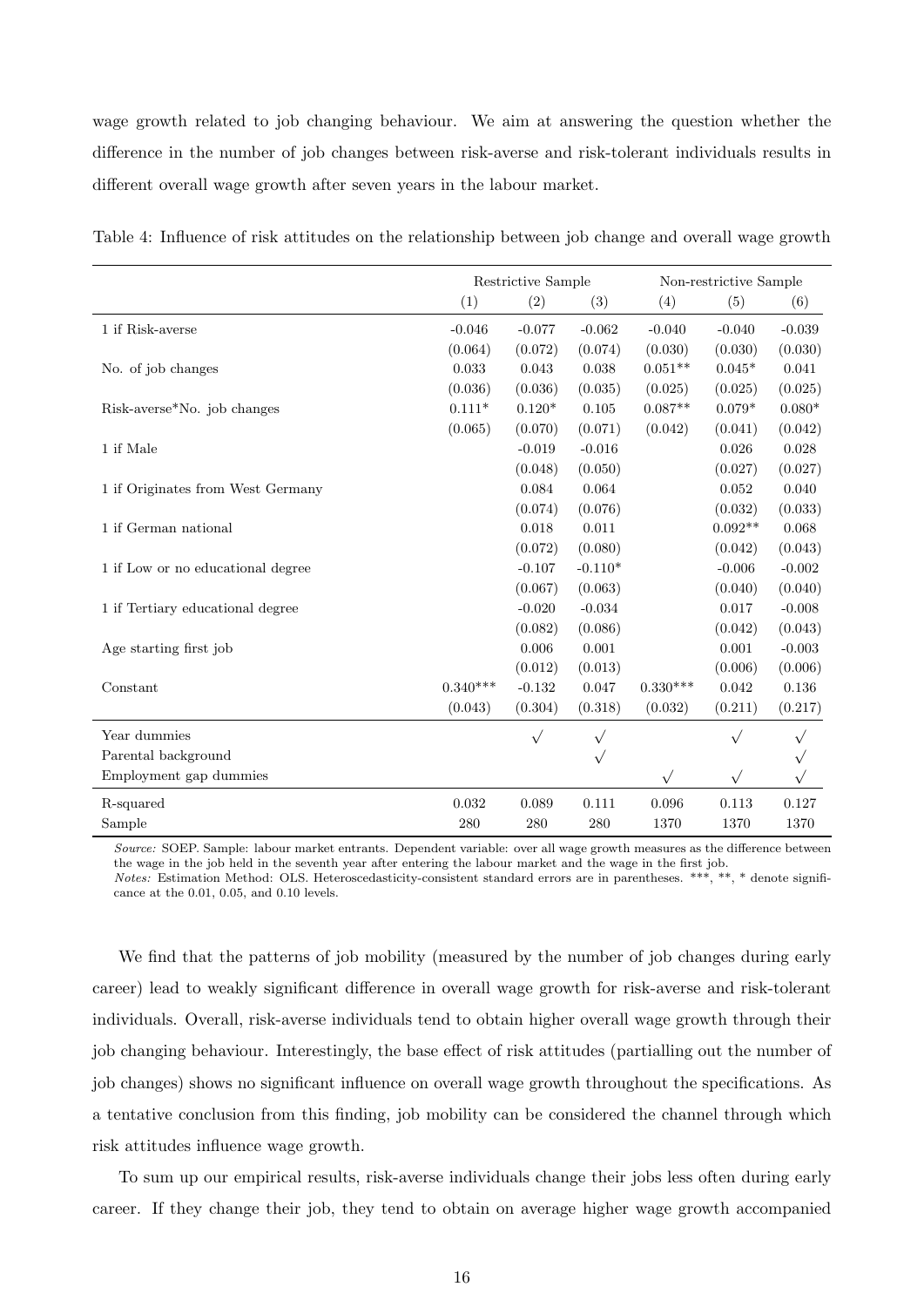with the job change. Overall risk-averse individuals end up with moderate higher wage growth during early career. This last result could be interpreted in the way that risk-averse individuals manage to obtain higher wage gains from the joint decision of how many times to change the job and which job to take (with respect to wages).

## 5 Conclusion

Deciding to change the job is risky because it entails significant costs while benefits cannot be entirely foreseen. In this study, we therefore present a theoretical model on the relationship between risk attitudes and job mobility. According to the theoretical prediction, the more risk-averse individuals are the less likely they change their job. Subsequently, we propose that the relationship between risk attitudes and job mobility is responsible for different patterns in wage growth during early career. Using SOEP data we indeed find that risk-averse individuals change their jobs significantly less often during early career. Furthermore, wage growth associated with each job change tends to be higher for risk-averse individuals than for risk-tolerant individuals. Lastly, overall wage growth measured by the difference between the wage level in the first job and in the job held after seven years in the labour market moderately differs between risk-averse and risk-tolerant individuals. The job changing behaviour during early career leads to higher wage growth for risk-averse individuals. A number of sensitivity tests including sample composition, econometric specification and measurement of risk attitudes confirm the robustness of our main findings.

Our findings provide an alternative explanation for the influence of risk attitudes as an individual's productivity trait on wage growth. While risk attitudes can influence wage growth through the decision to invest in human capital [\(Shaw, 1996\)](#page-23-4) or through the decision for an occupational environment with specific wage structure [\(Bonin et al., 2007;](#page-21-6) [Skriabikova et al., 2014\)](#page-23-5), we find some evidence that risk attitudes matter for wage growth through mobility decisions. Our empirical findings are therefore relevant for labour market research which studies groups with pronounced differences in risk attitudes. For instance, empirical evidence shows that there is heterogeneity in willingness to take risks between men and women [\(Dohmen et al., 2011\)](#page-21-10) as well as between native and migrants [\(Bonin](#page-21-17) [et al., 2009\)](#page-21-17). Our finding that risk attitude is a crucial behavioural trait that influences individuals' job mobility decisions can help to explain existing wage gaps between those groups.

Our measure of job changes may not comprise all the risks inherent to job changes. In particular, some job changes in our sample might have been job changes within the same firm, which entails less uncertainty than a job change to another employer. Job mobility in our analysis might therefore overestimate the associated risks. Our estimates of the effect of risk attitude on job mobility and the subsequent wage growth can thus be considered a lower bound.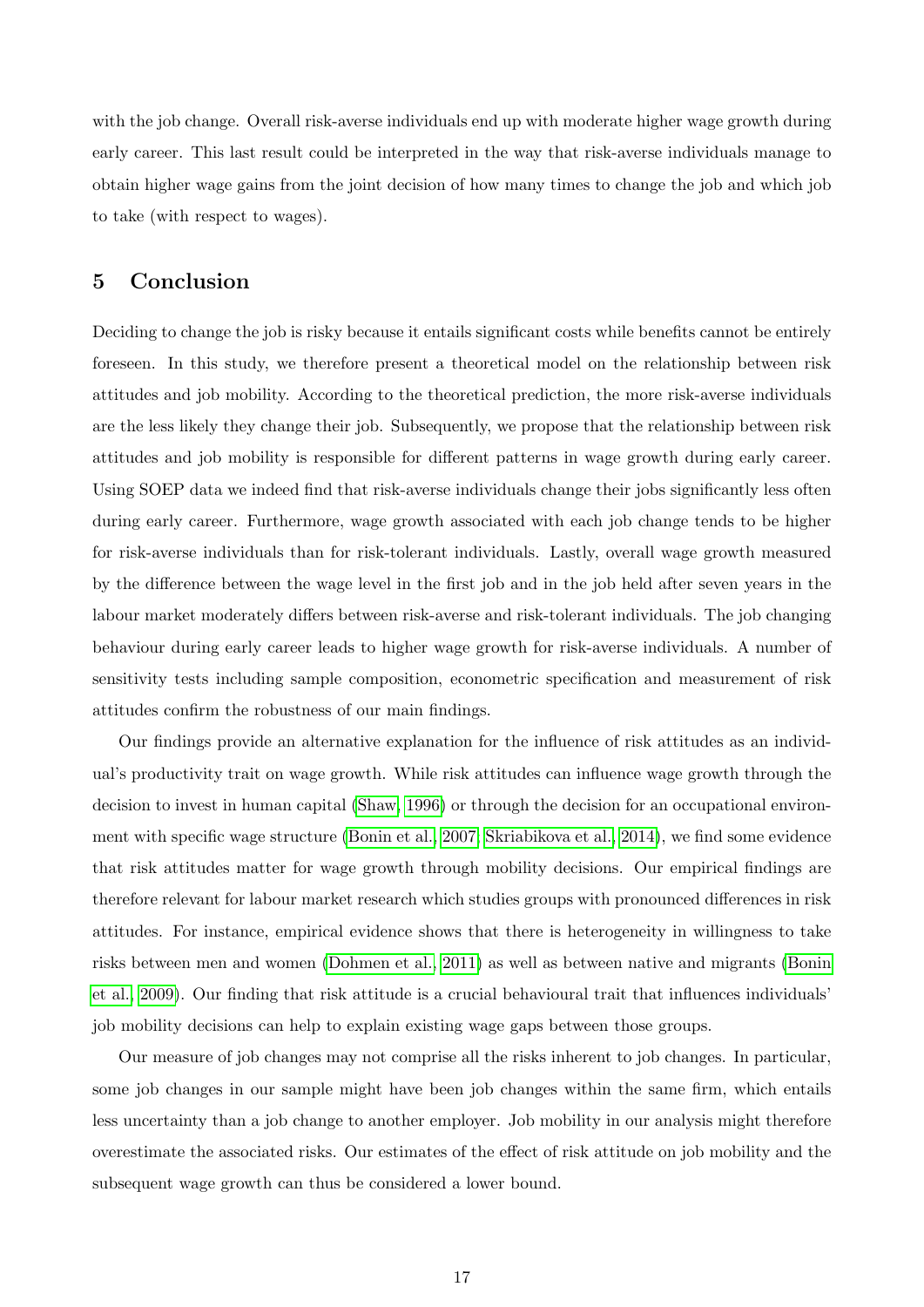For future research it would be interesting to disentangle the antagonising effects of job-specific human capital accumulation and of improvement in match quality through job changes, and to examine their role for differences in early career wage growth. We do not find a significant difference between the two groups of risk-averse and risk-tolerant individuals with respect to the timing of job changes which determines job tenure. To further investigate returns to tenure and returns to information on match quality, data with information on wages and job changes on a monthly basis is needed.

It would also be interesting for future work to investigate the influence of risk attitude on job search intensity and to consider the resulting heterogeneity in wage growth. Job search intensity or job mobility intentions may also be related to risk attitudes as the costs and benefits of on-the-job search are similarly uncertain for individuals than it applies to actual job changes.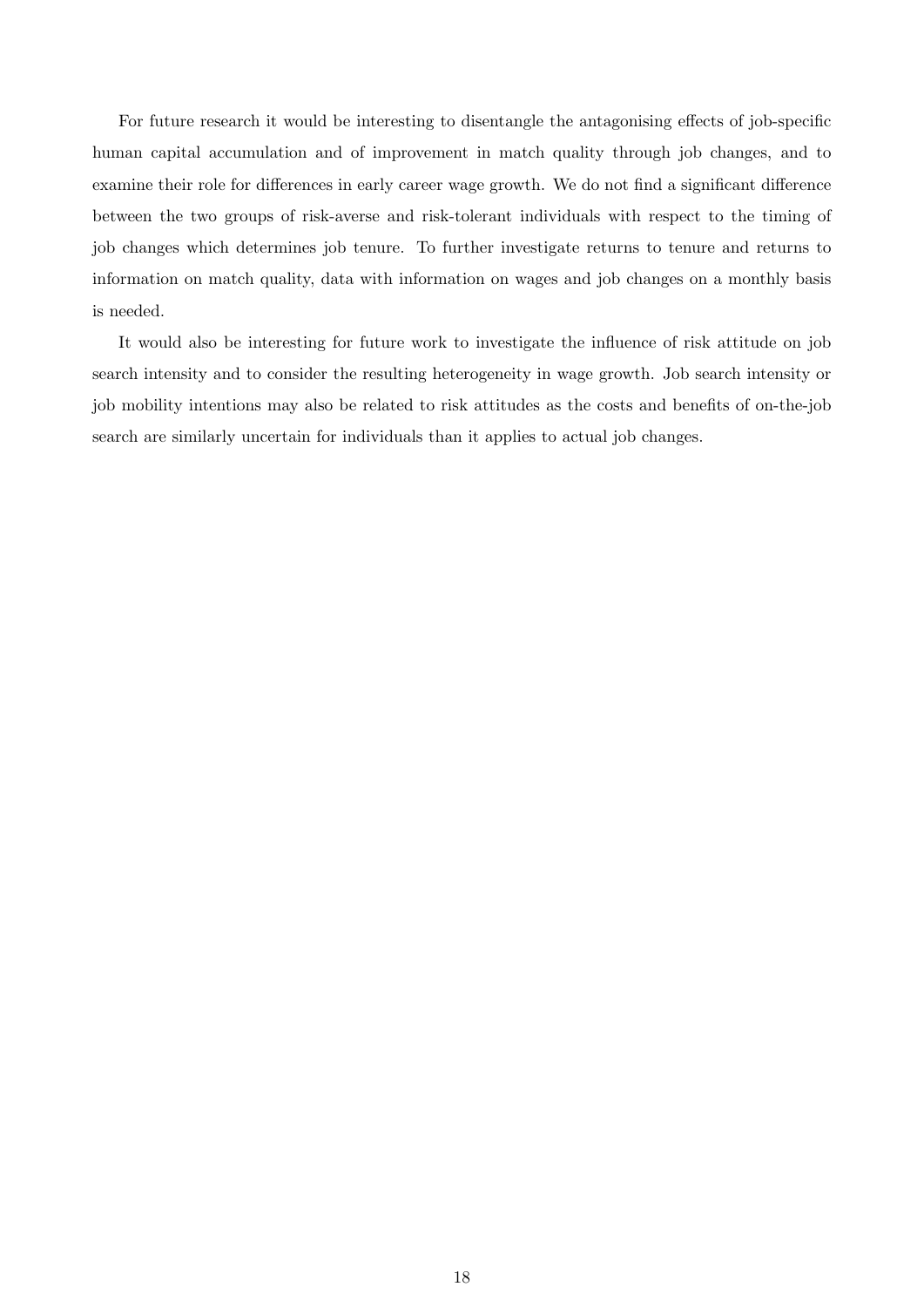## A References

- <span id="page-21-11"></span>Andersen, S., Harrison, G. W., Lau, M. I., and Rutström, E. E. (2008). Lost in state space: are preferences stable? International Economic Review, 49(3):1091–1112.
- <span id="page-21-16"></span>Angrist, J. D. and Pischke, J. (2009). *Mostly harmless econometrics: An empiricist's companion.* Princeton University Press.
- <span id="page-21-2"></span>Antonovics, K. and Golan, L. (2012). Experimentation and job choice. Journal of Labor Economics, 30(2):333–366.
- <span id="page-21-7"></span>Bartel, A. P. and Borjas, G. J. (1981). Wage growth and job turnover: An empirical analysis. In S., R., editor, *Studies in Labor Market*. The University of Chicago Press, Chicago.
- <span id="page-21-12"></span>Baucells, M. and Villasís, A. (2009). Stability of risk preferences and the reflection effect of prospect theory. Theory and Decision, 68(1-2):193–211.
- <span id="page-21-0"></span>Bonhomme, S. and Jolivet, G. (2009). The pervasive absence of compensating differentials. Journal of Applied Econometrics, 24(5):763–795.
- <span id="page-21-1"></span>Bonhomme, S., Jolivet, G., and Leuven, E. (2015). School characteristics and teacher turnover: Assessing the role of preferences and opportunities. The Economic Journal, forthcoming.
- <span id="page-21-17"></span>Bonin, H., Constant, A. F., Tatsiramos, K., and Zimmermann, K. F. (2009). Native-migrant differences in risk attitudes. Applied Economics Letters, 16 (15):1581–1586.
- <span id="page-21-6"></span>Bonin, H., Dohmen, T., Falk, A., Huffman, D., and Sunde, U. (2007). Cross-sectional earnings risk and occupational sorting: The role of risk attitudes. Labour Economics, 14:926–937.
- <span id="page-21-15"></span>Bono, E. D. and Vuri, D. (2011). Job mobility and the gender wage gap in italy. Labour Economics, 18:130–142.
- <span id="page-21-3"></span>Brown, S. and Taylor, K. (2005). Wage growth, human capital and financial investment. The Manchester School, 73(6):686–708.
- <span id="page-21-4"></span>Budria, S., Diaz-Serrano, L., Ferrer-i-Carbonell, A., and Hartog, J. (2012). Risk attitude and wage growth: Replicating Shaw (1996). Empirical Economics, 44 (2):981–1004.
- <span id="page-21-9"></span>Burdett, K. (1978). A Theory of Employee Job Search and Quit Rates. The American Economic Review, 68(1):212–220.
- <span id="page-21-5"></span>Caliendo, M., Fossen, F. M., and Kritikos, A. S. (2009). Risk Attitudes of Nascent Entrepreneurs - New Evidence from an Experimentally Validated Survey. Small Business Economics, 32(2):153– 167.
- <span id="page-21-14"></span>Dohmen, T., Falk, A., Huffman, D., and Sunde, U. (2012a). The intergenerational transmission of risk and trust attitudes. Review of Economic Studies, 79(2):645–677.
- <span id="page-21-10"></span>Dohmen, T., Falk, A., Huffman, D., Sunde, U., Schupp, J., and Wagner, G. G. (2011). Individual Risk Attitudes: Measurement, Determinants, and Behavioral Consequences. Journal of the European Economic Association, 9(3):522–550.
- <span id="page-21-13"></span>Dohmen, T., Falk, A., Huffman, D., Sunde, U., Schupp, J., and Wagner, G. G. (2012b). The Measurement and Stability of Risk Preferences. Maastricht University, mimeo.
- <span id="page-21-8"></span>Dustmann, C. and Meghir, C. (2005). Wages, experience and seniority. Review of Economic Studies, 72:77–108.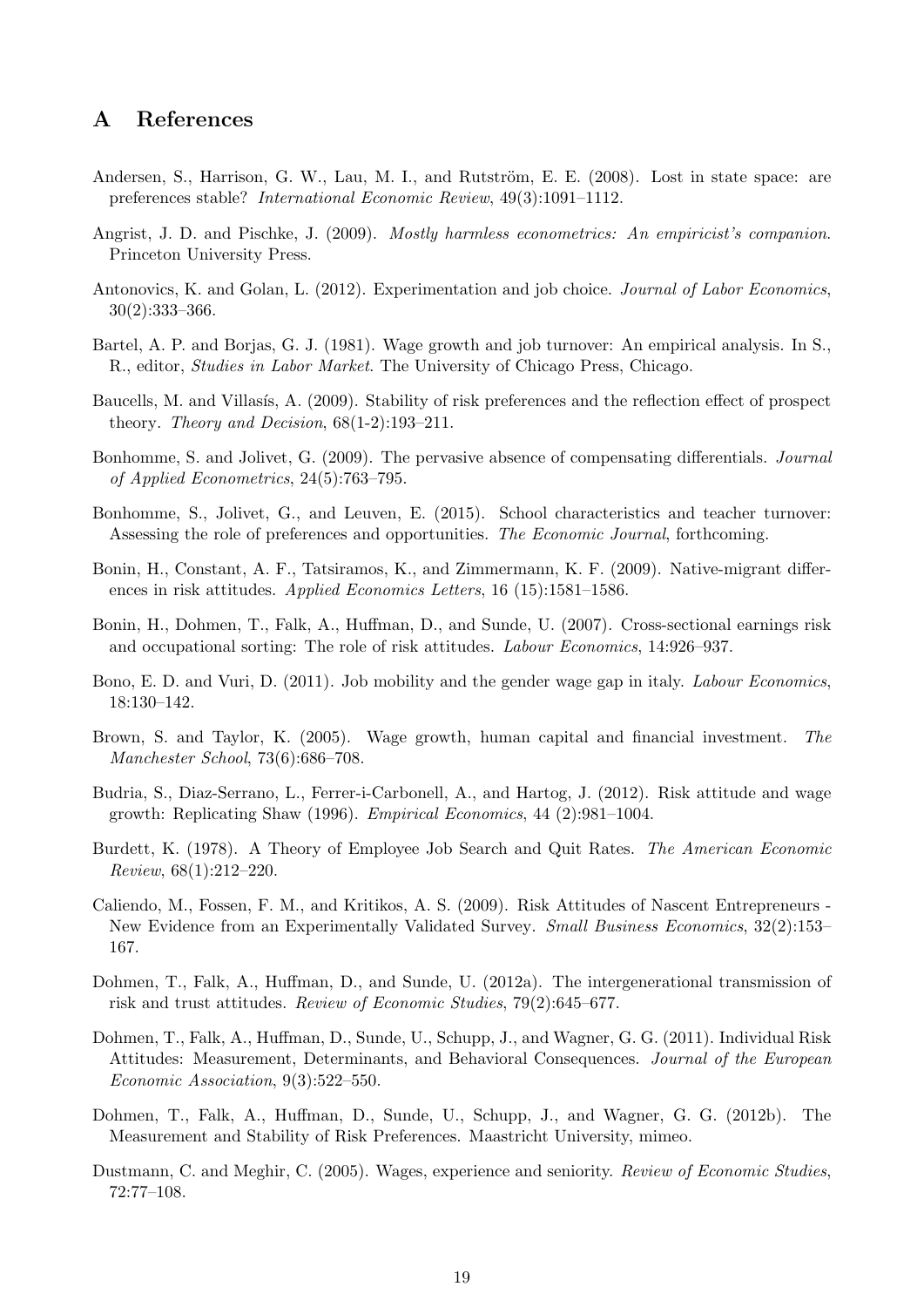- <span id="page-22-3"></span>Farber, H. S. and Gibbons, R. (1996). Learning and wage dynamics. The Quarterly Journal of Economics, 111(4):1007–1047.
- <span id="page-22-5"></span>Fossen, F. M. (2011). The Private Equity Premium Puzzle Revisited: New Evidence on the Role of Heterogeneous Risk Attitudes. Economica, 78:656–675.
- <span id="page-22-6"></span>Fuchs-Schündeln, N. and Schündeln, M. (2005). Precautionary savings and Self-Selection: Evidence from the German Reunification Experiment. The Quarterly Journal of Economics, 120(3):1085– 1120.
- <span id="page-22-16"></span>Fuller, S. (2008). Job Mobility and Wage Trajectories for Men and Women in the United States. American Sociological Review, 73:158–183.
- <span id="page-22-17"></span>Harrison, G. W., Johnson, E., McInnes, M. M., and Rutström, E. E. (2005). Temporal stability of estimates of risk aversion. Applied Financial Economics Letters, 1(1):31–35.
- <span id="page-22-15"></span>Hunt, J. (2001). Post-unification wage growth in East Germany. The Review of Economics and Statistics, pages 190–195.
- <span id="page-22-8"></span>Hwang, H., Mortensen, D. T., and Reed, W. R. (1998). Hedonic wages and labor market search. Journal of Labor Economics, 16(4):815–847.
- <span id="page-22-11"></span>Johnson, W. R. (1978). A Theory of Job Shopping. Quarterly Journal of Economics, 92(2):261–277.
- <span id="page-22-9"></span>Jovanovic, B. (1979a). Firm-specific Capital and Turnover. Journal of Political Economy, 87(6):1246– 1260.
- <span id="page-22-10"></span>Jovanovic, B. (1979b). Job matching and the theory of turnover. *Journal of Political Economy*, 87(5):972–990.
- <span id="page-22-0"></span>Light, A. and McGarry, K. (1998). Job change patterns and the wages of young men. The Review of Economics and Statistics, 80(2):276–286.
- <span id="page-22-18"></span>Manning, A. and Swaffield, J. (2008). The gender gap in early-career wage growth. The Economic Journal, 118(530):983–1024.
- <span id="page-22-12"></span>McGoldrick, K. and Robst, J. (1996). The effect of worker mobility on compensating wages for earnings risk. Applied Economics, 28(2):221–232.
- <span id="page-22-2"></span>Möller, J. and Umkehrer, M. (2014). Are there long-term earnings scars from youth unemployment in Germany? ZEW Discussion Paper 2014-089.
- <span id="page-22-7"></span>Mortensen, D. (1986). Job search and labor market analysis. In Ashenfelter, O., L. R., editor, Handbook of Labor Economics. North-Holland, Amsterdam.
- <span id="page-22-19"></span>Necker, S. and Voskort, A. (2014). Intergenerational transmission or risk attitudes - A revealed preference approach. European Economic Review, 65:66–89.
- <span id="page-22-1"></span>Neumark, D. (2002). Youth labor markets in the united states: Shopping around vs. staying put. The Review of Economics and Statistics, 84(3):462–482.
- <span id="page-22-4"></span>Papageorgiou, T. (2014). Learning your comparative advantage. The Review of Economic Studies, 81(3):1263–1295.
- <span id="page-22-14"></span>Pavlopoulos, D., Fouarge, D., Muffels, R., and Vermunt, J. (2014). Who benefits from a job change: The dwarfs or the giants? *European Societies*, 16(2):299–319.
- <span id="page-22-13"></span>Perez, J. I. G. and Sanz, Y. R. (2005). Wage Changes Through Job Mobility in Europe: A Multinomial Endogenous Switching Approach. Labour Economics, 12:531–555.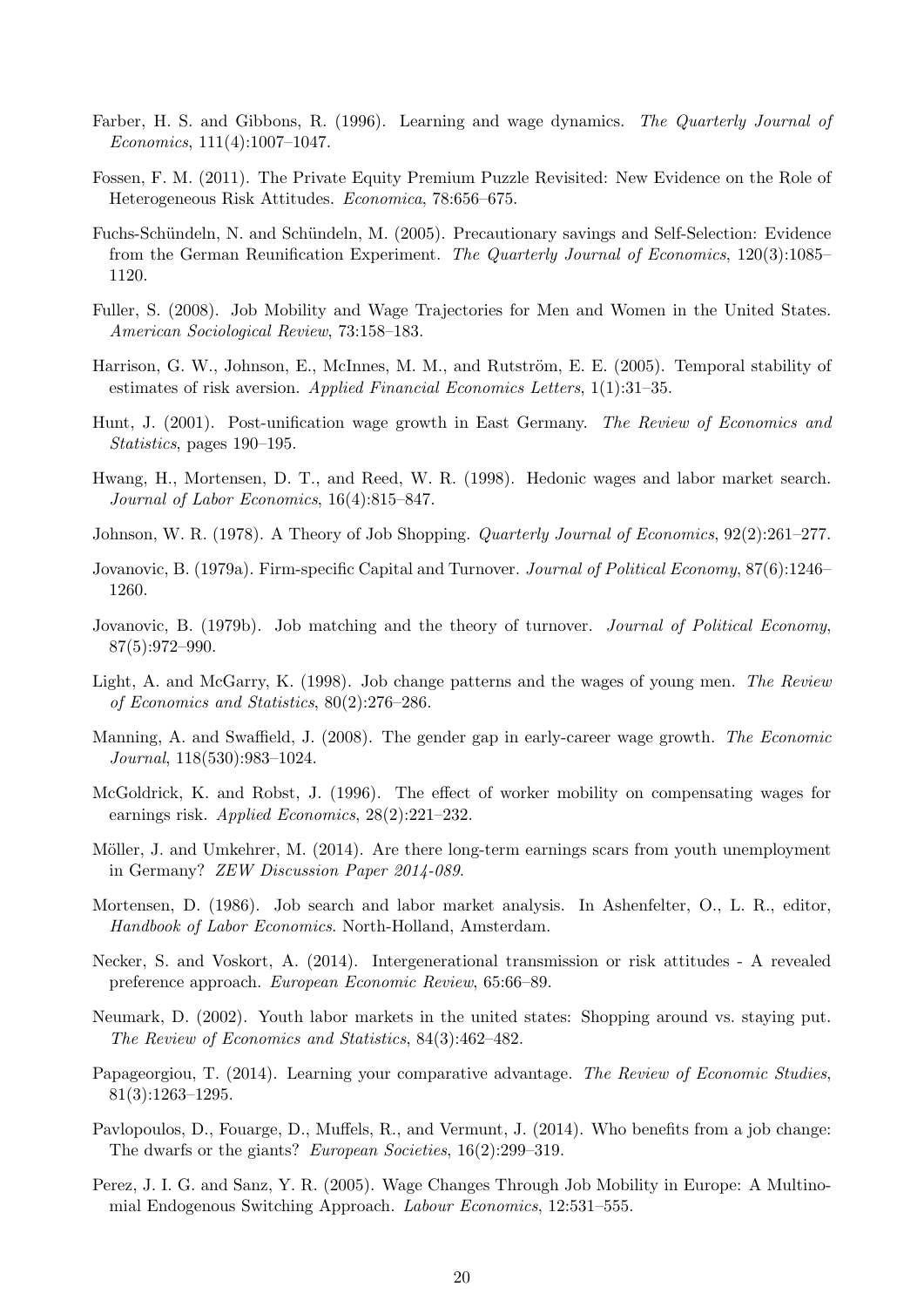- <span id="page-23-10"></span>Pfeifer, C. (2010). Risk aversion and sorting into public sector employment. German Economic Review, 12(1):85–99.
- <span id="page-23-8"></span>Reynaud, A. and Couture, S. (2010). Stability of Risk Preference Measures: Results From a Field Experiment on French Farmers.
- <span id="page-23-7"></span>Sahm, C. (2007). How Much Does Risk Tolerance Change? Federal Reserve Board, Washington, D.C.: Finance and Economics Discussion Series.
- <span id="page-23-4"></span>Shaw, K. L. (1996). An empirical analysis of risk aversion and income growth. Journal of Labor Economics, 14(4):626–653.
- <span id="page-23-9"></span>Skriabikova, O., Dohmen, T., and Kriechel, B. (2013). Risk attitudes and occupational choice: Evidence from an era of evolving heterogeneity in occupation-specific earnings risk. mimeo.
- <span id="page-23-5"></span>Skriabikova, O., Dohmen, T., and Kriechel, B. (2014). New evidence on the relationship between risk attitudes and self-employment. Labour Economics, 30:176–184.
- <span id="page-23-2"></span>Sullivan, P. and To, T. (2014). Search and nonwage job characteristics. Journal of Human Resources, 49(2):472–507.
- <span id="page-23-0"></span>Topel, R. H. and Ward, M. P. (1992). Job mobility and the careers of young men. The Quarterly Journal of Economics, 107(2):439–479.
- <span id="page-23-3"></span>van den Berg, G. (1992). A structural dynamic analysis of job turnover and the costs associated with moving to another job. The Economic Journal, 102:1116–1133.
- <span id="page-23-1"></span>von Wachter, T. and Bender, S. (2006). In the right place at the wrong time: The role of firms and luck in young workers' careers. American Economic Review, 96(5):1679–1705.
- <span id="page-23-6"></span>Wagner, G. G., Frick, J. R., and Schupp, J. (2007). The german socio-economic panel study (soep) – scope, evolution and enhancements. Schmollers Jahrbuch, 127 (1):139–169.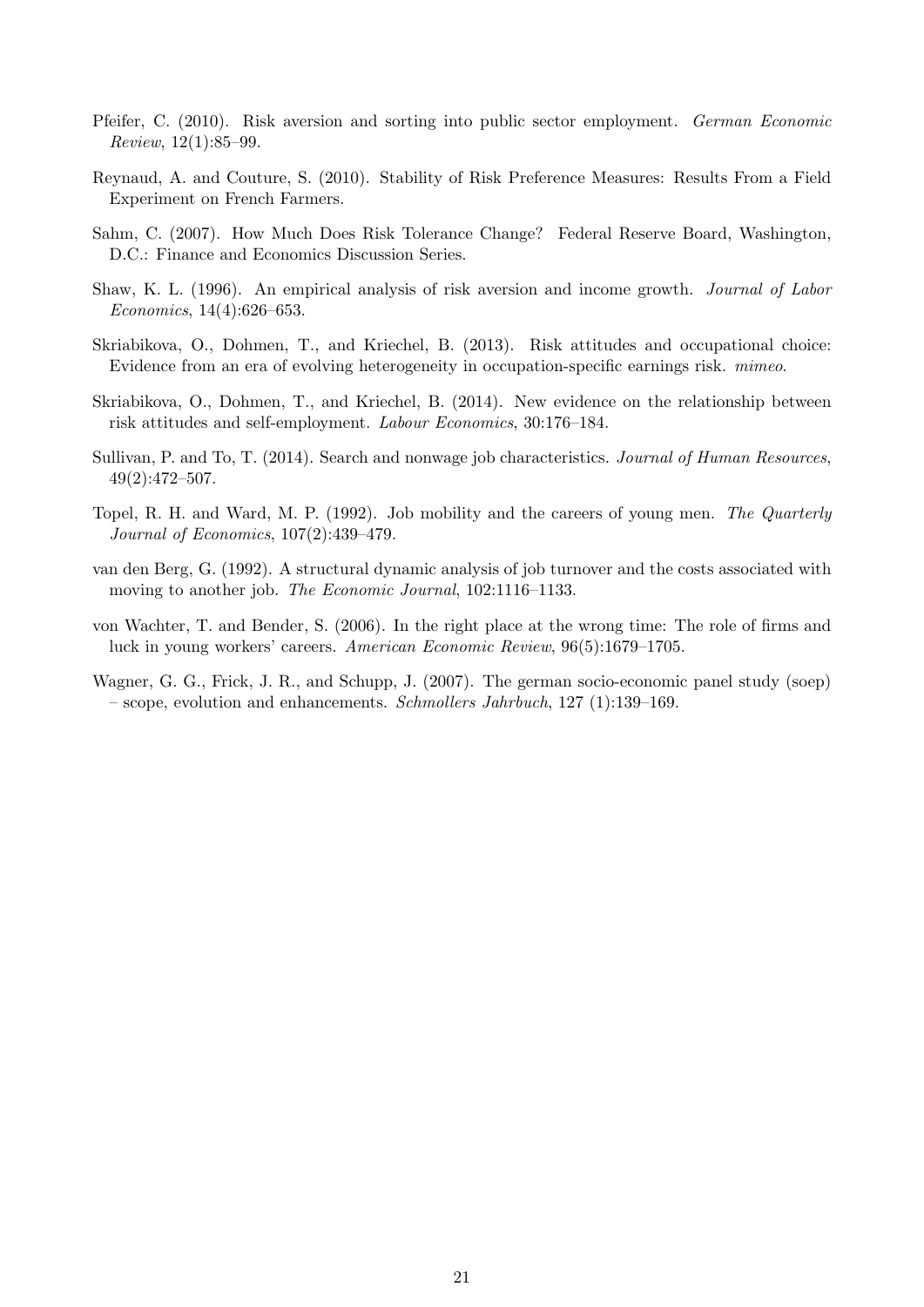# B Appendix

<span id="page-24-0"></span>

| Respondents | Steps of sample selection                                                         |  |  |  |  |  |
|-------------|-----------------------------------------------------------------------------------|--|--|--|--|--|
| 4077        | Labour market entrants in SOEP sample starting from 1992                          |  |  |  |  |  |
| $-1428$     | not employed full-time or regular part-time in first job                          |  |  |  |  |  |
| 2649        |                                                                                   |  |  |  |  |  |
| $-95$       | not between 18 and 32 years of age when starting first job                        |  |  |  |  |  |
| 2554        |                                                                                   |  |  |  |  |  |
| $-52$       | self-employed in first job                                                        |  |  |  |  |  |
| 2502        |                                                                                   |  |  |  |  |  |
| $-907$      | missing data on risk attitudes                                                    |  |  |  |  |  |
| 1595        |                                                                                   |  |  |  |  |  |
| $-225$      | missing data on control variables                                                 |  |  |  |  |  |
| 1370        | Non-restrictive sample                                                            |  |  |  |  |  |
| $-1090$     | not consecutively employed during the first seven years after labour market entry |  |  |  |  |  |
| 280         | Restrictive sample                                                                |  |  |  |  |  |

Table B.1: Sample selection procedure

Source: SOEP 1992-2013